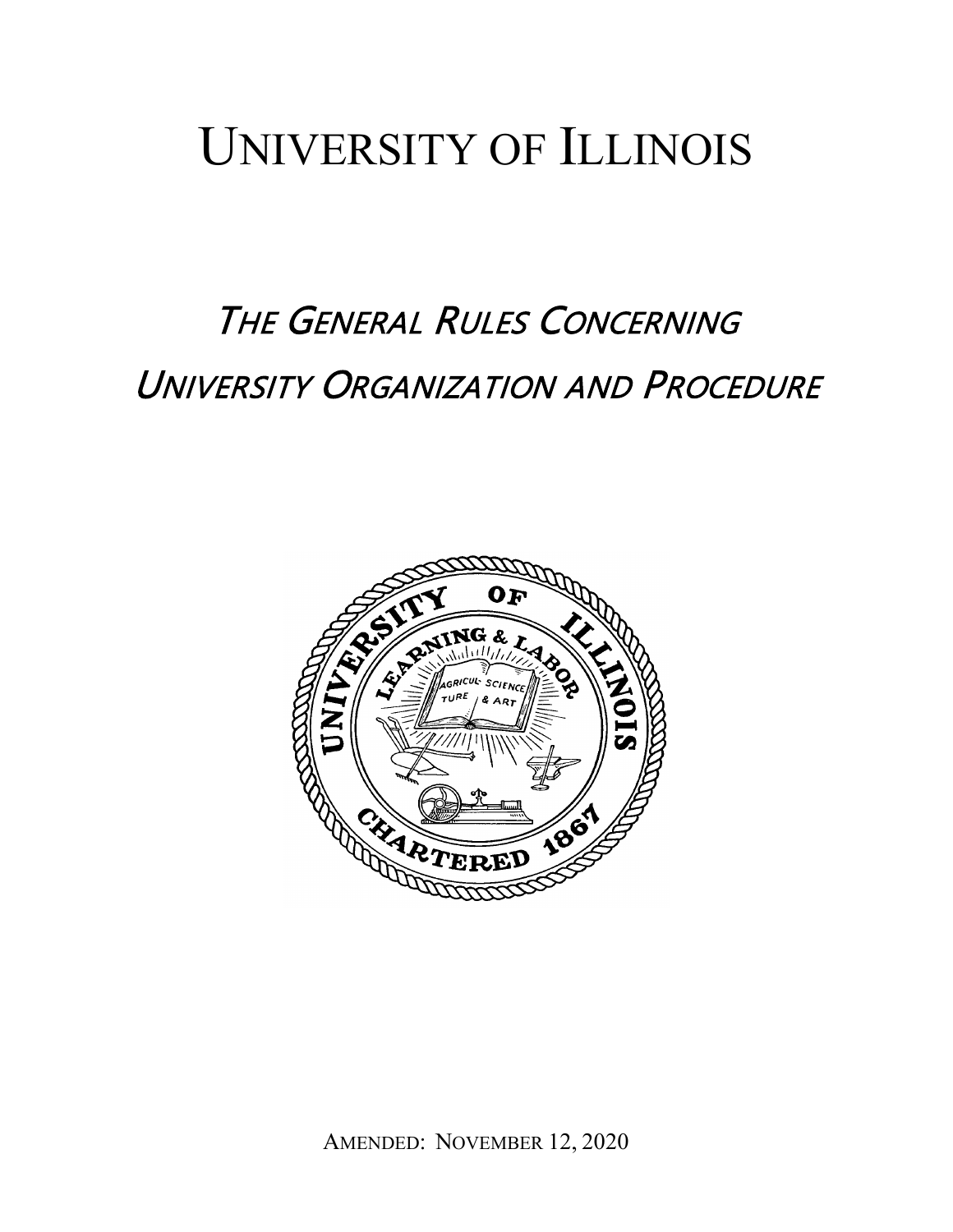# **PREAMBLE**

The University of Illinois, as a state university created by statutory edict of the Illinois legislature, is subject to the control of the Illinois General Assembly. It includes the University of Illinois Urbana-Champaign; the University of Illinois Chicago and its affiliated regional campuses in Peoria, Rockford, and the Quad Cities; and the University of Illinois Springfield. The General Assembly, subject to the limitations of the state constitution and to such self-imposed restraints as are essential to the maintenance of a free and distinguished University, exercises control by virtue of its authority to change the laws pertaining to the University and its power to appropriate funds for the maintenance and improvement of the University. Under existing state law, the University of Illinois is a public corporation, the formal corporate name of which is "The Board of Trustees of the University of Illinois." Although there has been no formal, legal name change to the institution, as of May 20, 2016, the University of Illinois has adopted the organizational structure and nomenclature of a system for the effective and efficient impact, operation, and administration of the institution. The term "system" recognizes common components among the universities as well as their organization under a single governing board. Accordingly, the University of Illinois shall be referred to in this document and other governance and administrative documents as either the "University of Illinois System," the "U of I System," the "system," or the "University of Illinois."

Within the limits fixed by the Illinois constitution and laws, the Board of Trustees exercises final authority over the University of Illinois System. For the proper use of funds appropriated by the General Assembly and for the proper administration and government of the system, the board is responsible to the people of Illinois, on whose behalf its members are appointed. The board is the governing body of the system and exercises jurisdiction in all matters except those for which it has delegated authority to the president, other officers, or bodies of the system.

The educational policy, organization, and governance of the University of Illinois System as delegated by the Board of Trustees are promulgated in the *Statutes*. When acting on such matters, the board relies upon the advice of the university senates transmitted to it by the president of the system. The president's role is to set policy for system-wide endeavors and provide leadership at the state, national, and international levels for collective activities across the universities. In these matters each senate has a legitimate concern which justifies its participation in the enactment and amendment of the *Statutes*. The Board of Trustees reserves the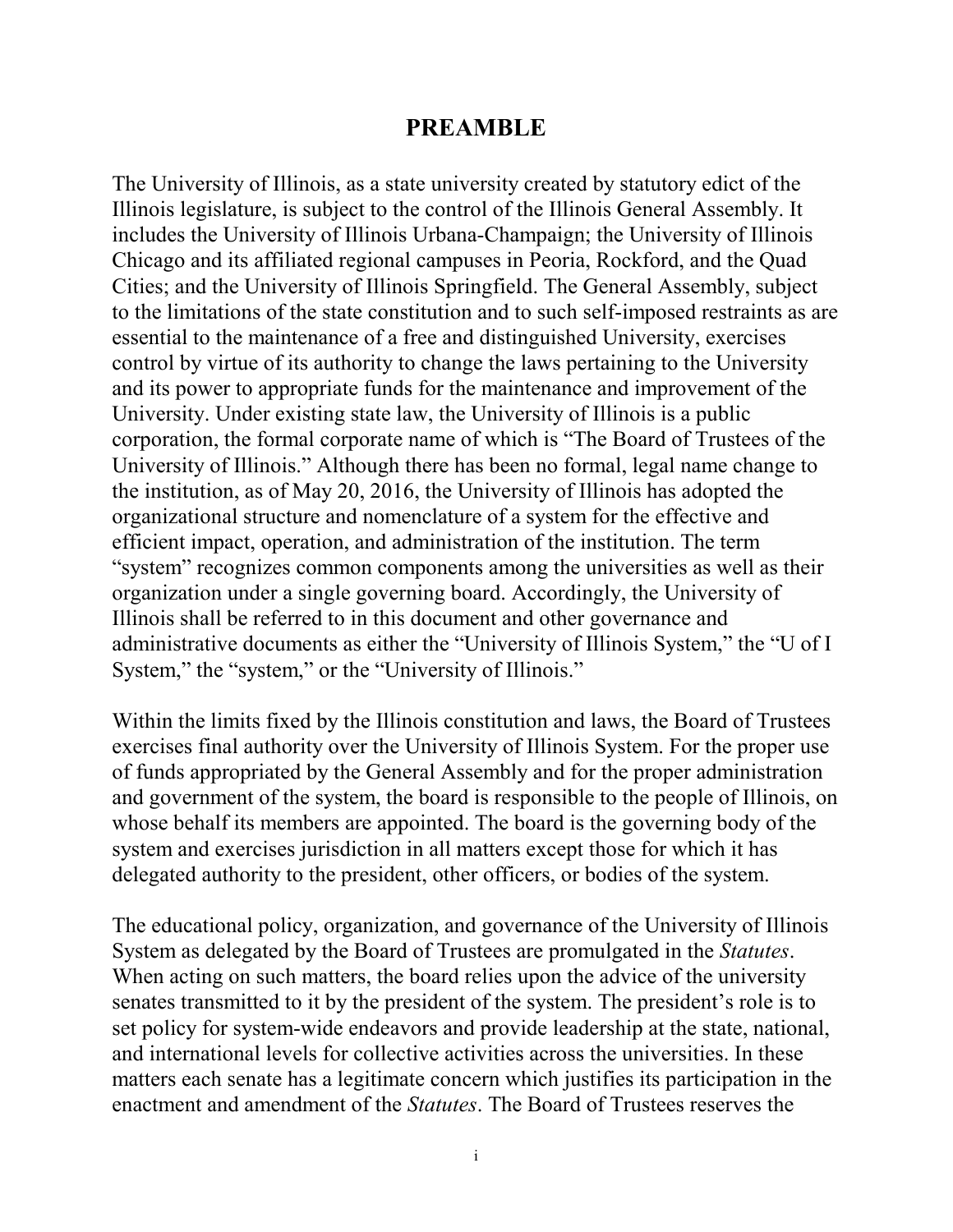power to initiate and make changes in the *Statutes*, but before making any change it will seek the advice of the senates.

*The General Rules Concerning University Organization and Procedure* document supplements the *Statutes*. *The General Rules* are subordinate to the *Statutes* and deal with administration organization, with the powers, duties, and responsibilities of officers of the University of Illinois System, and with various administrative matters.

The Board of Trustees delegates to the president of the University of Illinois System the authority to promulgate regulations and rules implementing *The General Rules Concerning University Organization and Procedure*. These are printed in the *Business and Financial Policies and Procedures* manual and other documents subordinate to the *Statutes* and *The General Rules* setting forth established policies and procedures. Led by a president, the University of Illinois System also comprises central administrative functions such as: (a) overseeing common fiduciary and compliance responsibilities; (b) providing certain shared services across the universities; and (c) coordinating system-wide data collection and reporting. The offices that provide services related to these activities are referred to as "system offices" and staff within these offices are referred to as "system administration" or "system leaders."<sup>[1](#page-2-0)</sup> The adjectival form for references to such activities is "system-level." To avoid confusion, these offices are not referred to as "the system."

The three U of I System universities (University of Illinois Urbana-Champaign, University of Illinois Chicago, and University of Illinois Springfield) are where the primary academic work of the system takes place, including (a) research, scholarship and creative activities; (b) teaching, mentoring and degree granting; (c) public and professional service and engagement; and (d) economic development. Each university is separately accredited and is led by a chancellor who also serves as a vice president for the system. Accordingly, each institution is referred to in the governing documents as a "university," reserving the terms "campus" and "university campus" for references to their physical location and environment.

When referenced in the governing documents, "University of Illinois" and "University of Illinois System" refer to the institution as a whole, which includes the three universities as well as the system offices, and any other units associated with the institution as a whole. This larger organization is a single entity from the

 $\overline{a}$ 

<span id="page-2-0"></span><sup>&</sup>lt;sup>1</sup> In a few instances, such as University Counsel, offices have both a system-level and university footprint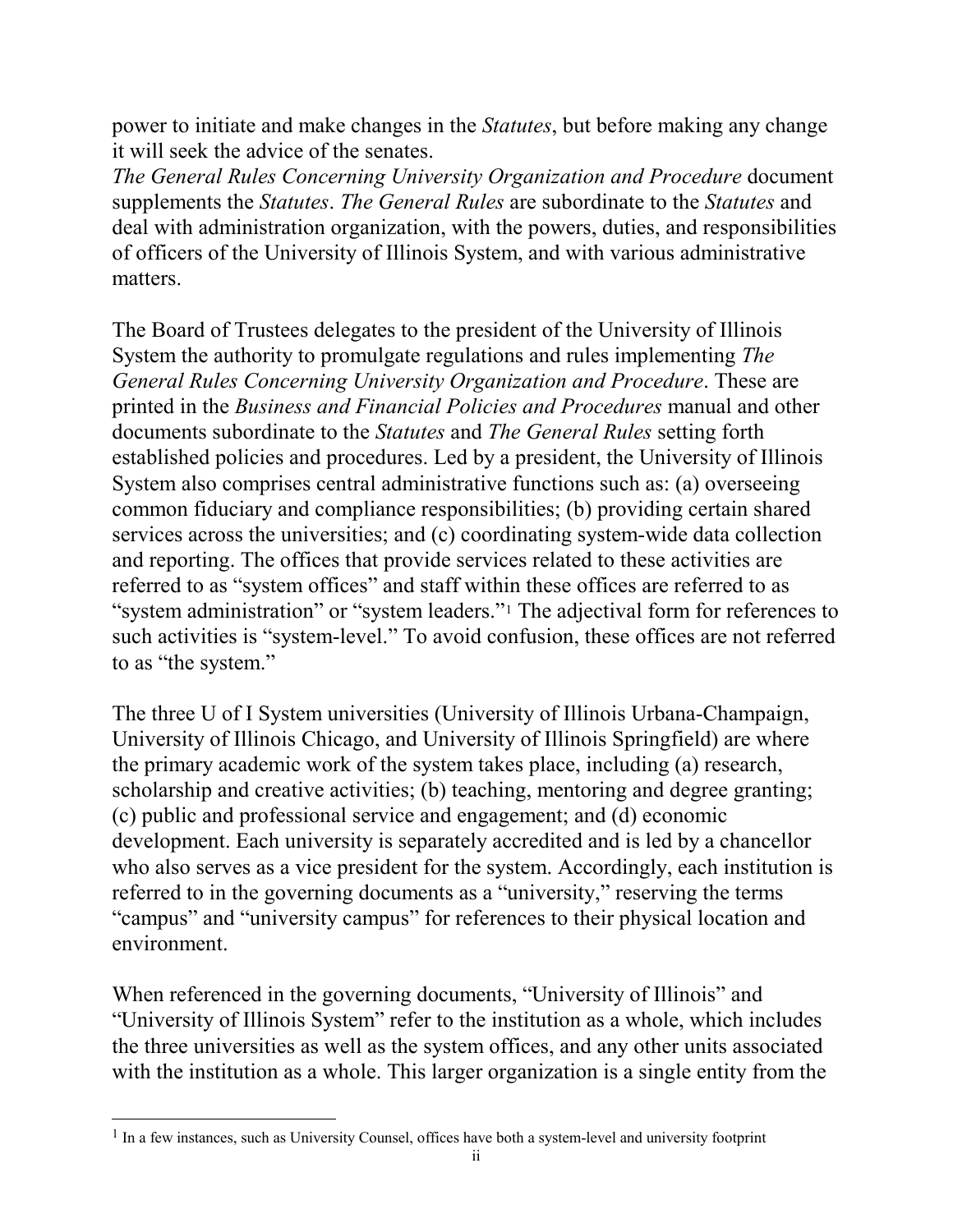standpoint of state law and budgetary allocation. In shorthand, it is referred to as the University of Illinois System or simply "the system." The adjectival form is "system-wide."

The University of Illinois System serves the state and the nation as a leader in public higher education.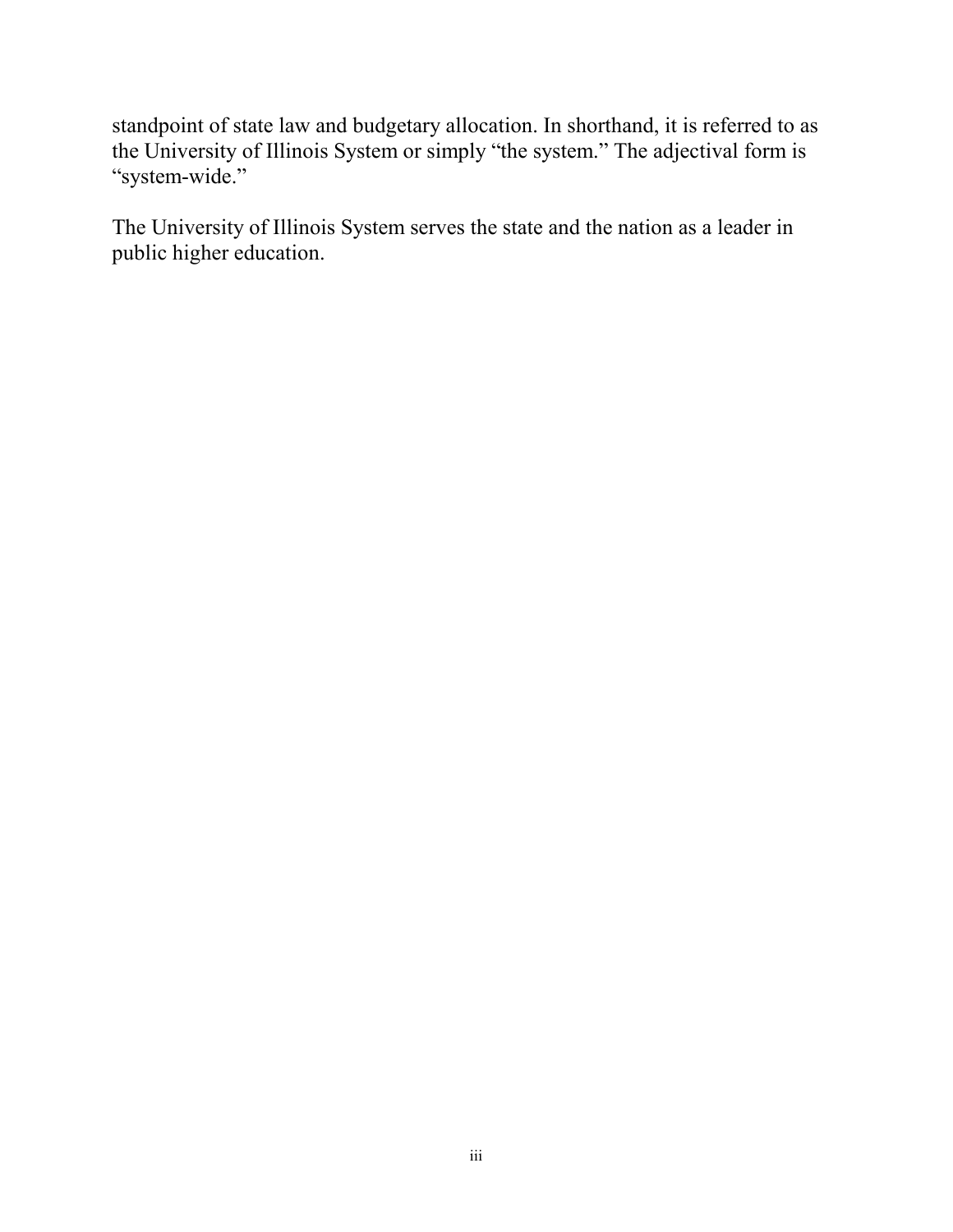# University of Illinois System

# **NONDISCRIMINATION STATEMENT**

*Policy Council/REVISED : November 12, 2020*

The commitment of the University of Illinois System to the most fundamental principles of academic freedom, equality of opportunity, and human dignity requires that decisions involving students and employees be based on individual merit and be free from invidious discrimination in all its forms.

The University of Illinois System will not engage in discrimination or harassment against any person because of race, color, religion, sex, national origin, ancestry, age, marital status, order of protection status, genetic information, disability, pregnancy, sexual orientation including gender identity, unfavorable discharge from the military or status as a protected veteran and will comply with all federal and state nondiscrimination, equal opportunity and affirmative action laws, orders and regulations. This nondiscrimination policy applies to admissions, employment, access to and treatment in the programs and activities of the University of Illinois System.

Complaint and grievance procedures provide employees and students with the means for the resolution of complaints that allege a violation of this Statement. Members of the public should direct their inquiries or complaints to the appropriate equal opportunity office.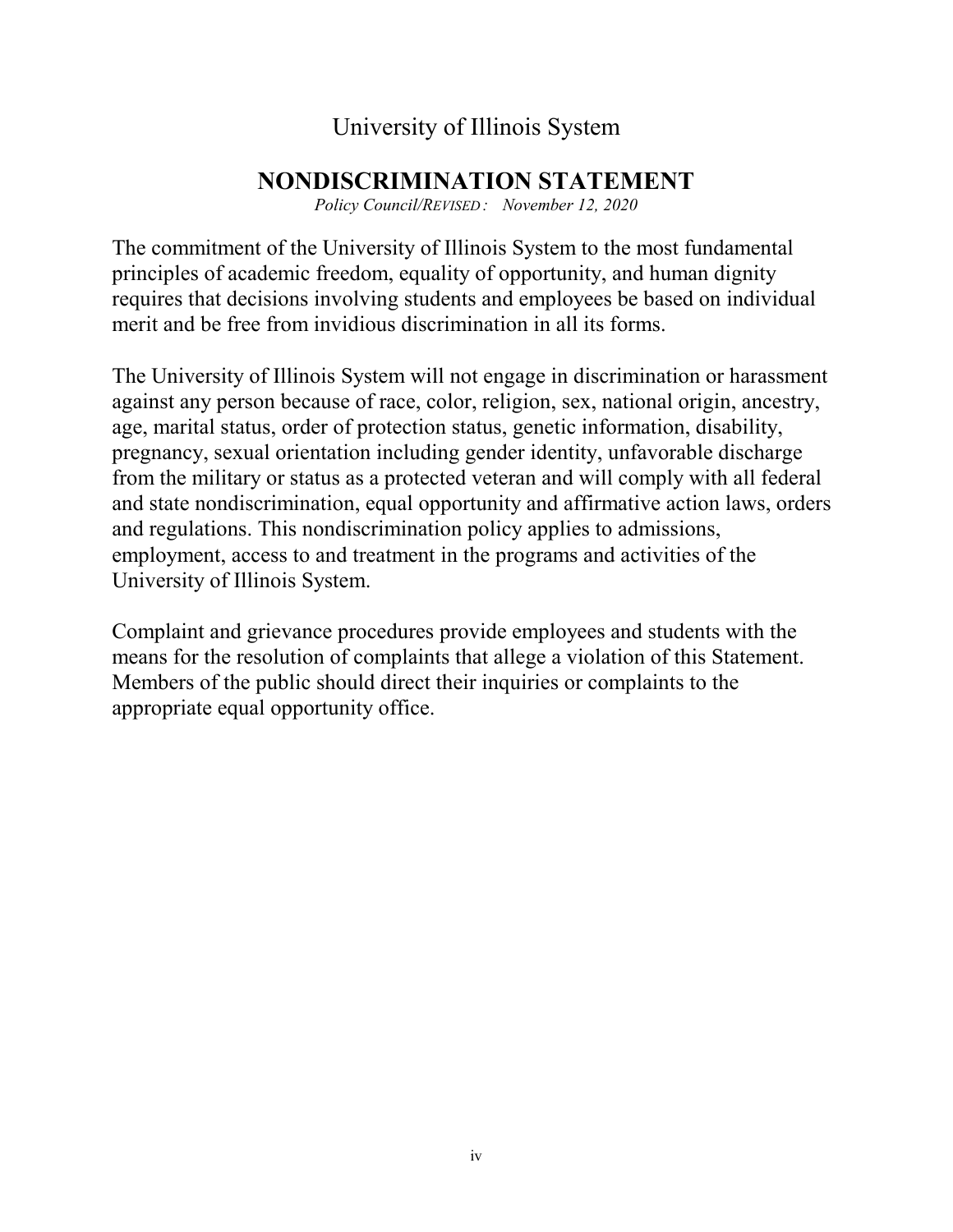# **TABLE OF CONTENTS**

| <b>ARTICLE I.</b>  |                                                                     |  |
|--------------------|---------------------------------------------------------------------|--|
| <b>SECTION 1.</b>  |                                                                     |  |
| <b>SECTION 2.</b>  |                                                                     |  |
| <b>ARTICLE II.</b> |                                                                     |  |
| SECTION 1.         |                                                                     |  |
| <b>SECTION 2.</b>  |                                                                     |  |
| <b>SECTION 3.</b>  |                                                                     |  |
| <b>SECTION 4.</b>  |                                                                     |  |
| <b>SECTION 5.</b>  |                                                                     |  |
| SECTION 6.         |                                                                     |  |
| SECTION 7.         | OTHER GIFTS AND GRANTS, SCHOLARSHIPS AND ENDOWMENTS,                |  |
|                    |                                                                     |  |
| <b>SECTION 8.</b>  |                                                                     |  |
| <b>SECTION 9.</b>  |                                                                     |  |
|                    |                                                                     |  |
| <b>SECTION 1.</b>  |                                                                     |  |
| <b>SECTION 2.</b>  |                                                                     |  |
| <b>SECTION 3.</b>  |                                                                     |  |
| <b>SECTION 4.</b>  |                                                                     |  |
| <b>SECTION 5.</b>  |                                                                     |  |
| SECTION 6.         |                                                                     |  |
| <b>SECTION 7.</b>  |                                                                     |  |
| <b>SECTION 8.</b>  |                                                                     |  |
|                    |                                                                     |  |
| SECTION 1.         | TERMS OF EMPLOYMENT OF ACADEMIC AND ADMINISTRATIVE STAFF 21         |  |
| <b>SECTION 2.</b>  |                                                                     |  |
| SECTION 3.         |                                                                     |  |
| <b>SECTION 4.</b>  | RETIREMENT, DEATH, SURVIVOR, DISABILITY, AND SICK LEAVE BENEFITS 25 |  |
| <b>SECTION 5.</b>  |                                                                     |  |
| SECTION 6.         | GRIEVANCE PROCEDURES FOR COMPLAINTS OF DISCRIMINATION  26           |  |
| <b>ARTICLE V.</b>  |                                                                     |  |
| <b>SECTION 1.</b>  |                                                                     |  |
| <b>SECTION 2.</b>  |                                                                     |  |
| <b>SECTION 3</b>   |                                                                     |  |
| <b>SECTION 4.</b>  | NAMING OF SYSTEM AND UNIVERSITY FACILITIES AND PROGRAMS:            |  |
|                    |                                                                     |  |
|                    |                                                                     |  |
| SECTION 1.         |                                                                     |  |
| <b>SECTION 2.</b>  |                                                                     |  |
| <b>SECTION 3.</b>  |                                                                     |  |
|                    |                                                                     |  |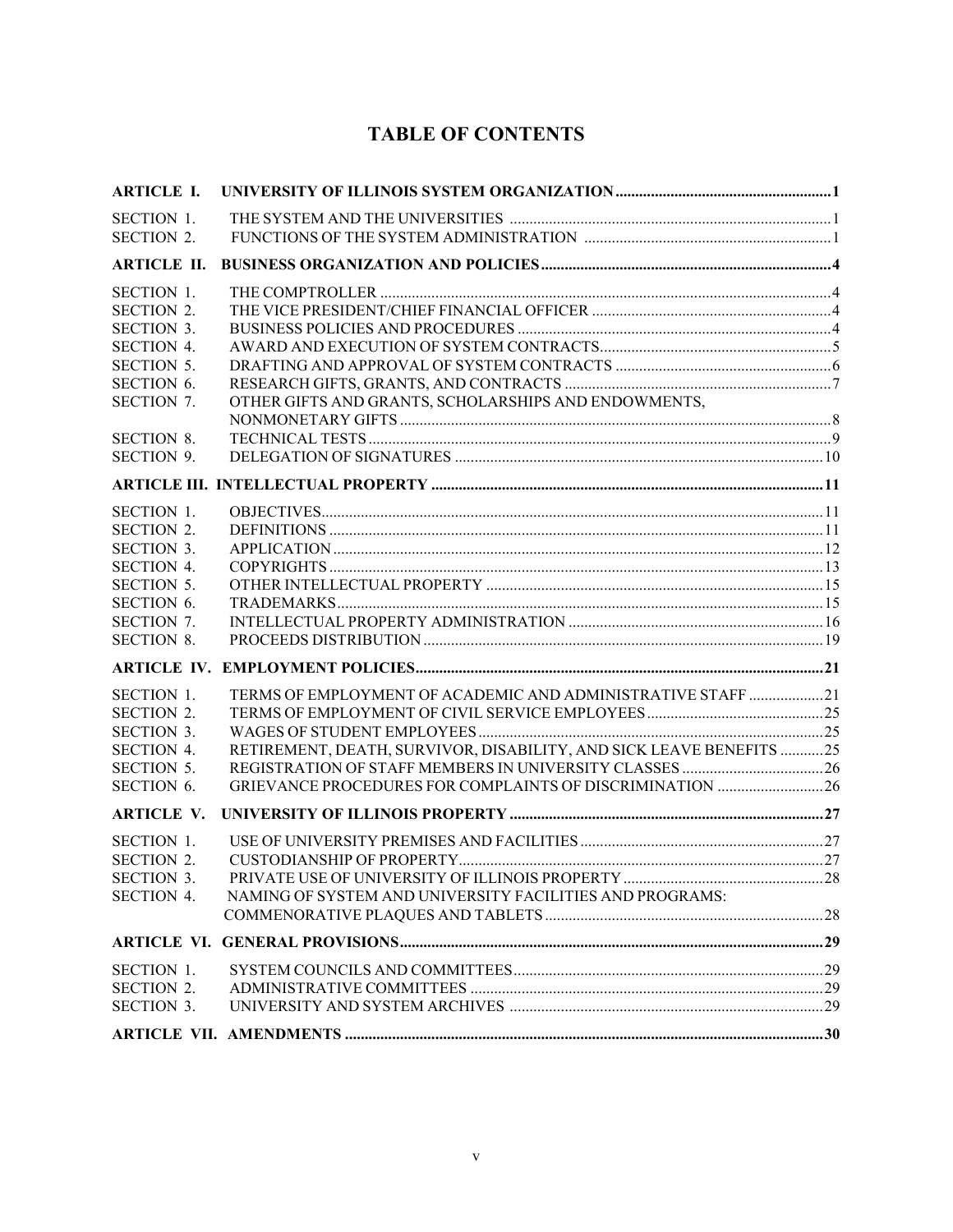## **ARTICLE I. UNIVERSITY OF ILLINOIS SYSTEM ORGANIZATION**

#### *SECTION 1. THE SYSTEM AND THE UNIVERSITIES*

Through its three universities and other units of the system, the University of Illinois System serves the state and the nation as a leader in public higher education. Through their commitment to teaching, scholarship, and discovery, the three universities within the system promote the public good for the entire state of Illinois and beyond. The three universities feature distinctive identities and cultures working closely together to achieve synergies that benefit each one as well as the whole. Each university shares the core missions of education, research, public engagement, and economic development. The universities are also alike in the broad nature of their public responsibilities, in their basic educational policies and in their institutional quality. Each of the universities also makes unique contributions to the strength of the system through its individual strengths and priorities and a high degree of self-governance.

In their pursuit of both common and distinct goals, the universities are supported by a system-wide organization designed to maximize their effectiveness and efficient use of resources. The University of Illinois System administration oversees the budget for the institution as a whole, advocates for the system's public policy and legislative interests, fosters wide-ranging collaboration among the universities in education and research, and provides the framework for an overarching institutional commitment to excellence. The system administration also provides a number of shared services that reduce costs and avoid unnecessary duplication of functions across the universities.

#### *SECTION 2. FUNCTIONS OF THE SYSTEM ADMINISTRATION*

(a) The University of Illinois System administration has general responsibility for the operation of the system and has the following specific functions to be executed consonant with the policies and actions of the Board of Trustees:

- (1) The enunciation of the mission of the University of Illinois System; the development of long-range, comprehensive plans for the attainment of that mission; and the development of a plan of evaluation on a regular basis of the success of the system in meeting that mission.
- (2) Seek to obtain the resources necessary to permit the support of plans and the development of facilities to meet the mission of the system.
- (3) Recommend the allocation of resources, as available, to the universities and to other units of the system within the requirements and the priorities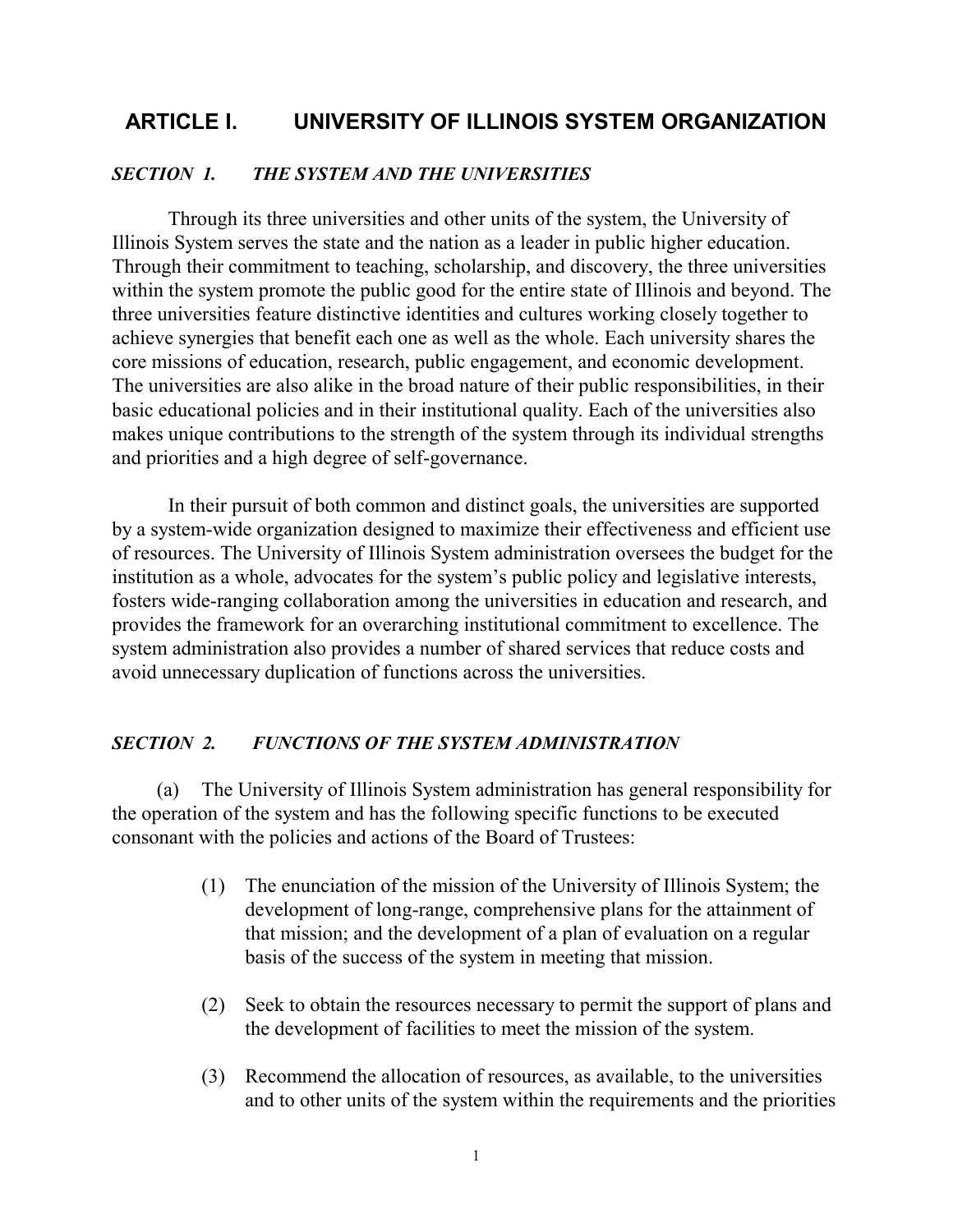of the long-range, comprehensive plan for the attainment of the mission of the system.

- (4) The development of relationships both within Illinois and elsewhere to ensure that the system plays its appropriate role as a member of the larger educational community.
- (5) The coordination of the operation of the various components of the system to ensure that the system functions in an interrelated manner rather than as an aggregation of unrelated universities, and in so doing capitalizes upon the advantages of its resources as a system.
- (6) The administration of system-wide education and support programs. Examples include the Institute of Government and Public Affairs and the University of Illinois Press.
- (7) The management of tasks which should be accomplished at the system level either for efficiency or to ensure the consistency necessary to permit the system and the Board of Trustees to meet their responsibilities.
- (8) The development of public information programs to accomplish understanding of and support for the mission and activities of the universities and the system as a whole.

(b) In addition to the president, the system officers are the following: the executive vice president and vice president for academic affairs, the vice president/chief financial officer and comptroller, the vice president for economic development and innovation, the chancellors/vice presidents, the university counsel, the secretary of the University, all of whom report directly to the president, and such additional administrative officers as shall be designated by the president after consultation with the University Senates Conference. On the occasion of the initial appointment of any system officer except the president and the chancellors/vice presidents, and prior to recommending that appointment to the Board of Trustees, the president shall seek the advice of the University Senates Conference. On the occasion of the reappointment of any system officer, the University Senates Conference may submit its advice if it so elects.

(c) Functioning under authority delegated by the president, the executive vice president and vice president for academic affairs is the senior academic and operating officer of the system, serving as advisor to the president on matters of educational policy, academic programs, academic personnel actions, capital and operating budget developments including the establishment of criteria for judgments as to priorities for resource allocation and multi-university initiatives, and on such other matters as the president may designate. The executive vice president and vice president for academic affairs is also responsible for the overall coordination of planning and budgeting at the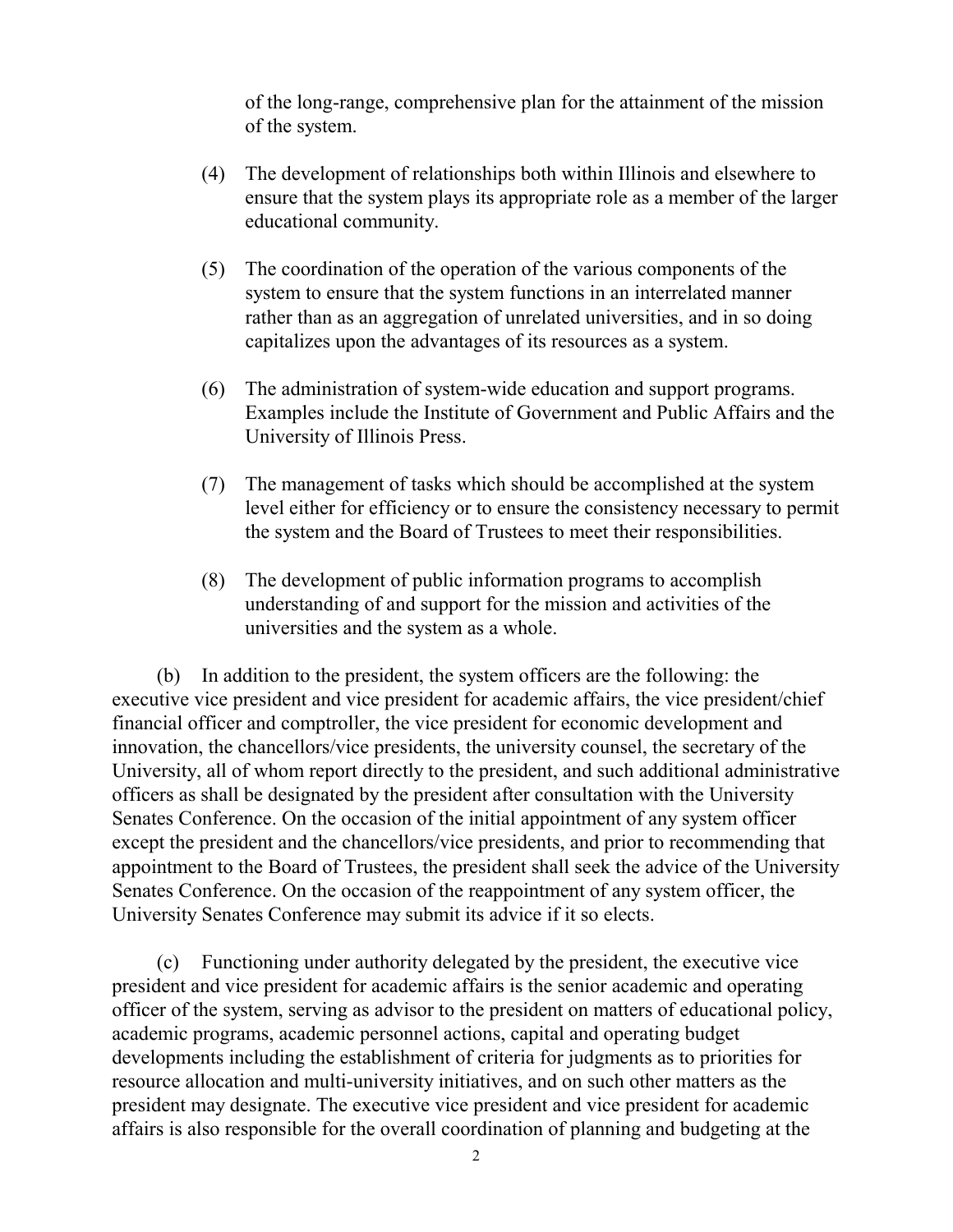system level and works closely with academic leaders at each university, the academic senates and with other system and university officers to assist in the advancement of academic programs, to foster shared governance and to ensure overall coordination. The executive vice president also acts on behalf of the president when the president is not available.

(d) Reporting directly to the president, the vice president for economic development and innovation is the senior officer of the system serving as an advisor to the president on matters of research, intellectual property, technology commercialization, and related economic development activities, and assumes other responsibilities and duties as delegated by the president. The vice president for economic development and innovation is responsible for identifying system-wide research engagement opportunities, facilitating and coordinating research and its technology commercialization and related economic development initiatives, and, in doing so, exercises direct line authority over relevant offices, policies, and programs. The vice president for economic development and innovation works closely with the president, chancellors/vice presidents, and vice chancellors for research to facilitate the system's research agenda and activities across all of its universities and, under the direction of the president, communicates the system's research and economic development priorities to local, state, and federal authorities and agencies.

(e) The chancellors/vice presidents, under the direction of the president, are the chief executive officers for the universities and carry out duties delegated by the president of the system. Among the primary responsibilities of the chancellors/vice presidents are: overseeing the long-term strategic planning and direction of the universities; recruiting and managing teams of administrative and academic leaders to oversee university operations; overseeing the university budget and maintaining university fiscal stability and sustainability; fundraising for the university; overseeing university athletics; and serving as the state, national, and international representative of the university, particularly in national associations of which the university is the constituent member. In addition, as system officers, the chancellors/vice presidents have responsibility for advising the president and working with each other as well as the other vice presidents to advance the well-being of the entire system as well as of their own universities.

(f) There may be additional administrative officers with system-wide responsibilities and duties as delegated by the president of the system. The president may make changes in titles and assignment of responsibilities of these officers and may recommend to the Board of Trustees additional administrative positions as provided for in Article 1, Section 2 of the *Statutes*.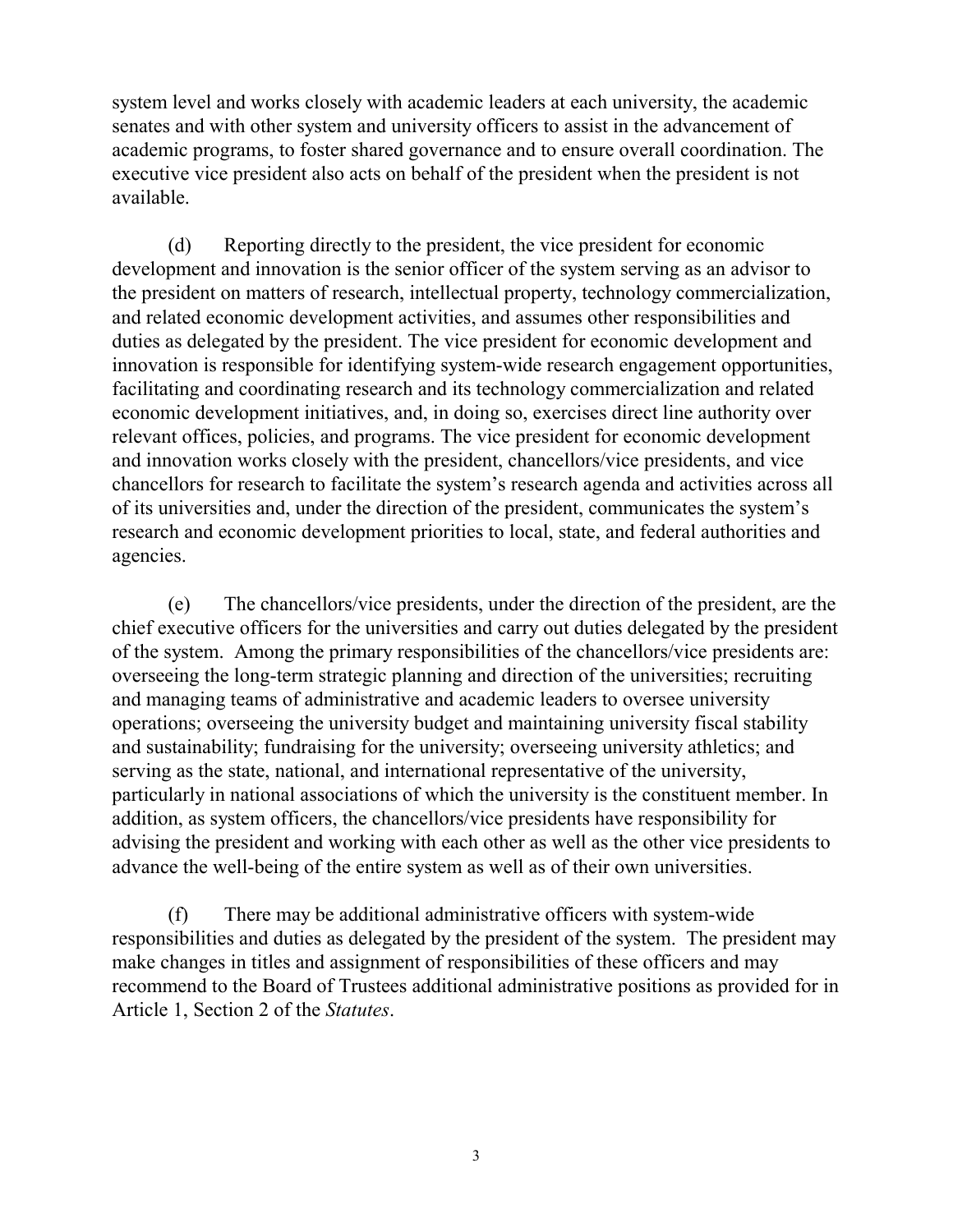# **ARTICLE II. BUSINESS ORGANIZATION AND POLICIES**

## *SECTION 1. THE COMPTROLLER*

As an officer of the Board of Trustees, and in accordance with the Bylaws of the board, the comptroller shall:

(a) Approve for the board all expenditures for which a general or specific appropriation has been made by the board.

(b) Assist the finance and audit committee of the board in matters pertaining to the handling of funds and investments.

(c) Report to the board quarterly the financial condition and operation of the system and on other matters at times as the board may direct.

(d) Sign contracts to which the Board of Trustees is a party unless otherwise ordered by the board in specific cases.

(e) Perform such other functions as may be assigned by the Board of Trustees.

#### *SECTION 2. THE VICE PRESIDENT/CHIEF FINANCIAL OFFICER*

Functioning under authority delegated by the president, the vice president/chief financial officer shall: be the general business officer of the University of Illinois System and be responsible for the business and financial functions of the universities of the system, including the business and finance components of all capital project development and implementation.

#### *SECTION 3. BUSINESS POLICIES AND PROCEDURES*

(a) No financial obligation shall be entered into except on authority delegated by the board or on authority of the board after a general or specific appropriation has been made by the board allocating funds therefore, as evidenced by its records, and after having been approved by the vice president/chief financial officer. All allocations of funds made by the Board of Trustees, including those made from funds appropriated to the system by the State of Illinois, shall expire at the end of the fiscal year, June 30, unless otherwise especially ordered.

(b) For accounting purposes, the fiscal year of the system shall begin with the first day of July of each year and end on the thirtieth day of June next succeeding.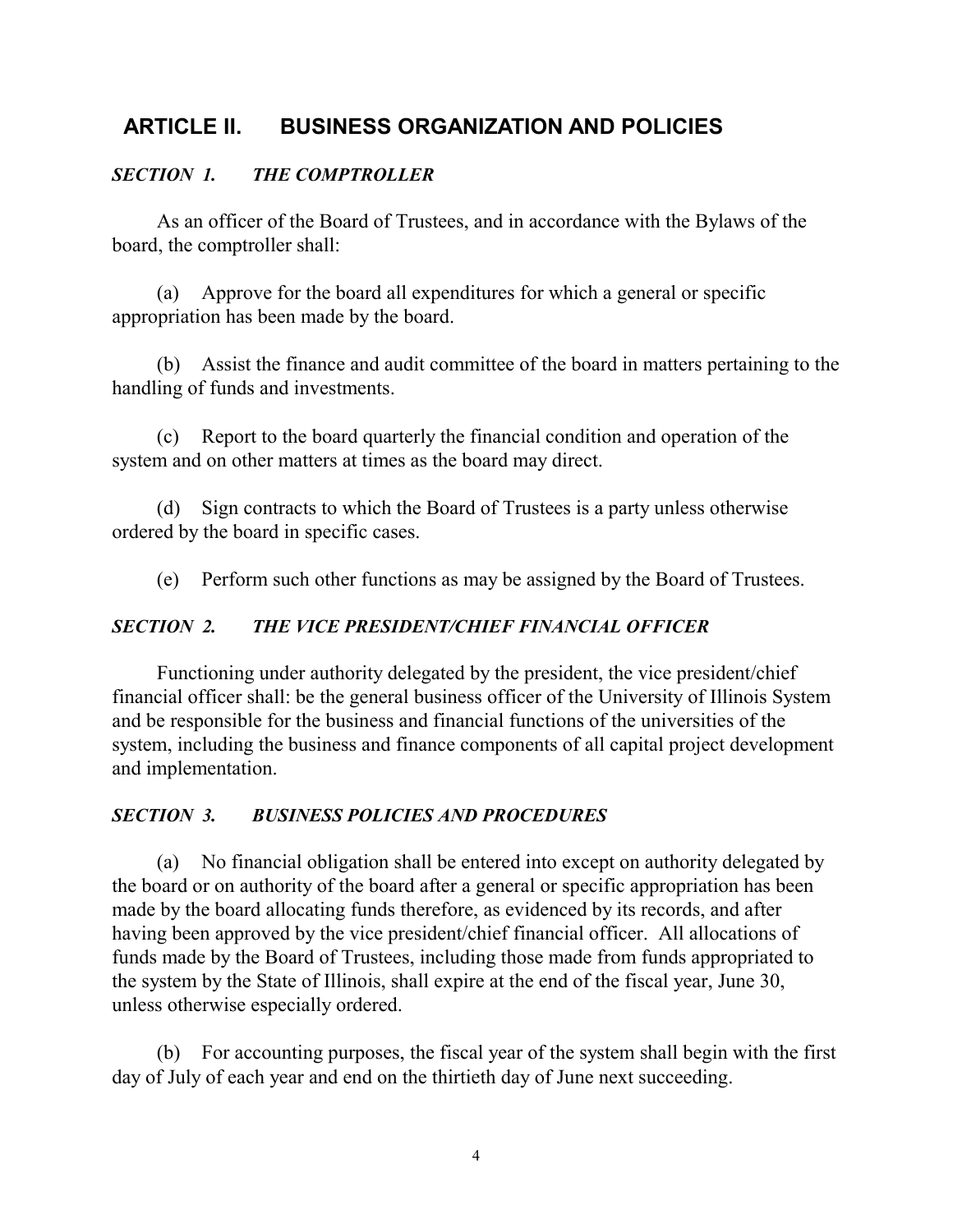(c) No department or unit shall receive any monies directly unless authorized by the vice president/chief financial officer to do so. All monies shall be accounted for and paid over in such manner as the vice president/chief financial officer shall direct. The vice president/chief financial officer is authorized to establish and administer petty cash funds where necessary for the prompt and efficient handling of system business.

(d) The vice president/chief financial officer is permitted to act as treasurer of student and other organizations affiliated with the system, but in so doing shall not thereby create any liability on the part of the Board of Trustees of the University of Illinois. In all cases, the accounts of these organizations shall be kept separate from the system accounts, and the funds of such organizations shall be kept apart from system funds.

(e) All employees shall be bonded in adequate amount and form, to be determined by the board, the expense thereof to be paid by the system.

## *SECTION 4. AWARD AND EXECUTION OF SYSTEM CONTRACTS*

(a) All contracts shall be awarded by the Board of Trustees in accordance with applicable state and federal law and system policies and rules. Contracts involving major changes in or deviations from system policies and rules shall be approved specifically by the Board of Trustees.

(b) All contracts, other than purchase orders, shall be executed at least in duplicate, and the original thereof shall be filed with the secretary of the Board of Trustees and remain in the custody of the secretary. A report shall periodically be made to the Board of Trustees by the comptroller of all contracts executed on behalf of the system, as the Board may require.

(c) Contracts relating to appointments to the staff may be executed by the secretary of the Board of Trustees. Agreements providing for the appointments of resident physicians and dentists may be executed by the chief of staff of the University of Illinois Hospital. Purchase orders issued pursuant to awards made by the Board of Trustees may be executed by the University official in charge of the purchasing activity as designated by the comptroller. Assurances and certifications related to research may be executed by the university vice chancellor for research or, where there is no vice chancellor for research, the chancellor, or their delegates. Unless otherwise ordered by the Board of Trustees in specific cases, other contracts to which the system is a party shall be executed by the comptroller of the system.

(d) The awarding of procurement contracts involving expenditures of system funds are governed by state procurement law.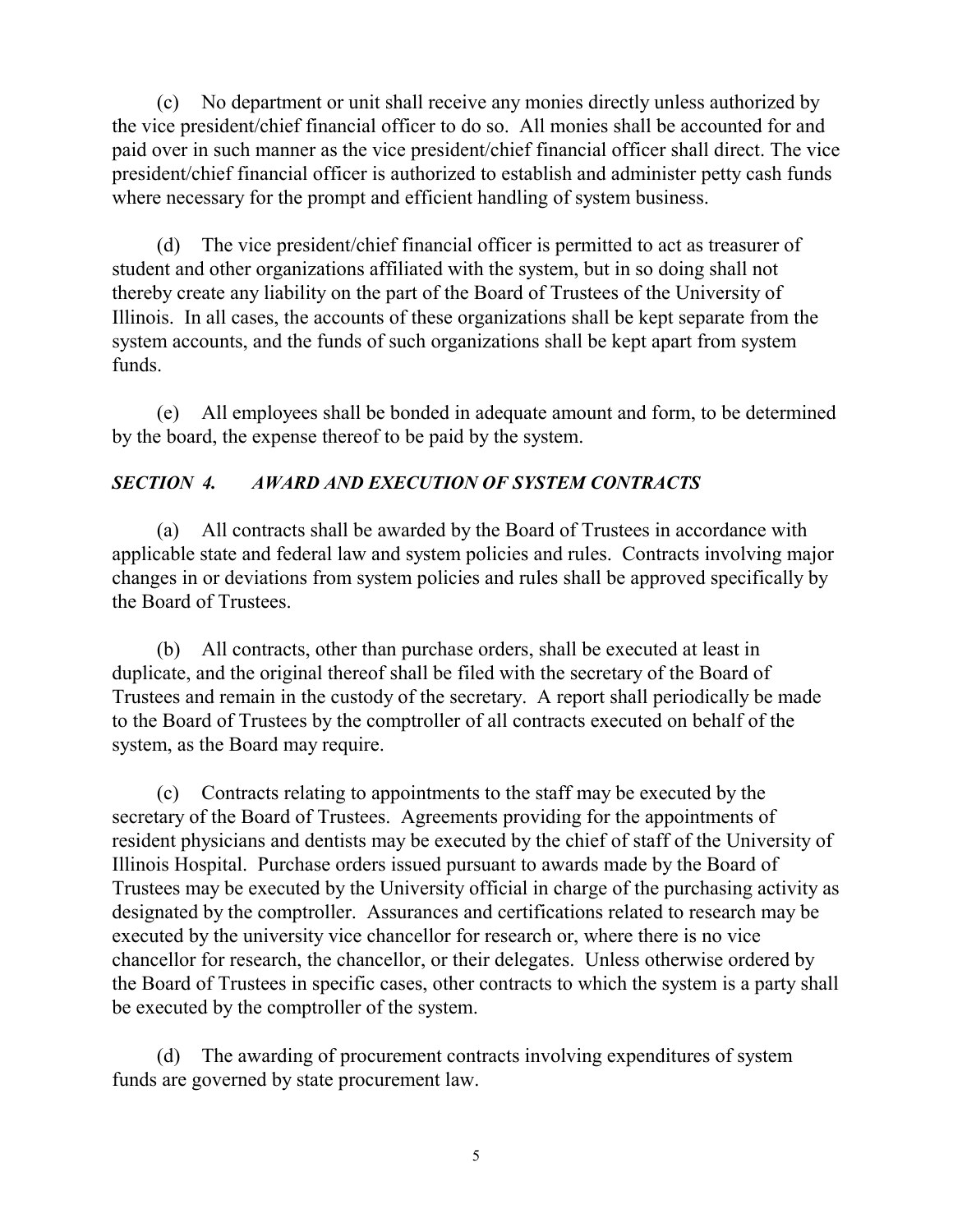(e) The Board of Trustees shall specifically authorize procurement contracts (excluding change orders) and leases involving payments by the system in one fiscal year in excess of such dollar amounts as the Board of Trustees may specify from time to time ("the Board limit") unless in the president's opinion necessity requires immediate action. The president, after consulting with each member of the executive committee of the Board who can reasonably be contacted, may approve emergency transactions in excess of the Board limit on behalf of the Board of Trustees and report the same promptly to the Board. If the amount of the emergency transaction exceeds such dollar amounts as the Board of Trustees may specify from time to time the president must consult with all Board members who can reasonably be contacted before approving the emergency action.

(f) The comptroller is authorized to approve on behalf of the Board of Trustees procurements, intergovernmental contracts, leases, and other contracts and contract change orders not expressly requiring prior specific Board authorization and shall report such approvals to the Board as the Board may direct. The requirement for specific Board approval above the Board limit does not apply to, or supersede previous actions of the Board authorizing, the execution of those types and classes of contracts that the Board of Trustees has authorized to be executed without its prior specific approval, such as farm leases; purchases of food products, grain, livestock, fertilizer, and natural gas; procurements of generic commodities on joint bids with other State institutions; group procurement contracts deemed to offer economic benefit to the system that comply with State law; purchases for resale to students and others; procurements of other commodities that the Board may exempt; contracts for cultural and entertainment presentations; subcontracts and subgrants for research, gifts or grants awarded by the Board; contracts involving University Press publications; and any other transactions that the Board may specify.

(g) The seal of the University of Illinois shall be in the custody of the secretary of the Board of Trustees.

(h) The comptroller and secretary are authorized to delegate authority to sign contracts in the name of the comptroller and the secretary of the Board, as the case may require.

(i) All bids received for a specific item or project may be rejected, without referral to the Board of Trustees in accordance with state law.

## *SECTION 5. DRAFTING AND APPROVAL OF SYSTEM CONTRACTS*

(a) Contracts shall be drafted in tentative form by the University of Illinois System administrator best acquainted with the subject matter and in whose unit rests the responsibility for performance and shall be approved by the comptroller or his/her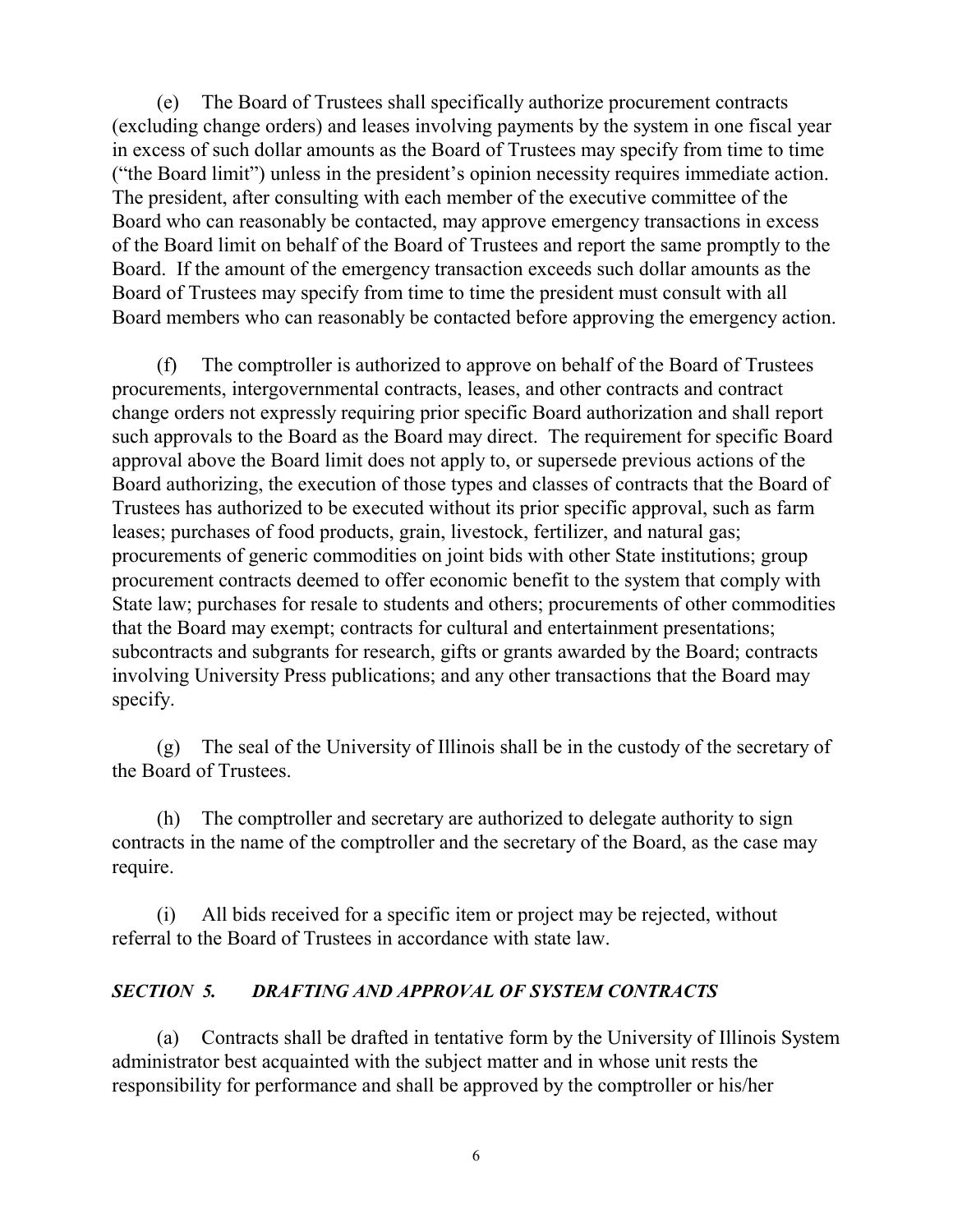delegate unless otherwise provided by the *Statutes* or by other action of the Board of Trustees.

(b) Contracts are subject to review and approval as to legal form and validity by the University counsel in accordance with system policies and rules. The policies and rules shall reflect best business practices and shall be subject to modification from time to time as warranted.

## *SECTION 6. RESEARCH GIFTS, GRANTS, AND CONTRACTS*

(a) Sponsored Research. Research conducted under the auspices of the system may be supported in whole or in part through funds provided by outside entities in the form of research gifts, research grants, or research contracts. Third-party offers to fund research activities by gift, grant of financial assistance, or contract must be reviewed and approved by the appropriate administrative offices before formal acceptance by the president (or his/her delegate) in the case of gifts, and by the comptroller (or his/her delegate) in the case of grants and contracts. Faculty and staff may conduct preliminary negotiations with prospective research sponsors with the prior knowledge and approval of the department head or other appropriate administrative officer and the dean or director if required by college policy but have no authority to bind the system or universities to a contract. Staff within the relevant unit will direct and conduct the sponsored research. The administrative coordination of research programs shall be under the Agricultural Experiment Station for units in the College of Agricultural, Consumer and Environmental Sciences and under the Office of Vice Chancellor for Research (OVCR) or the Chancellor's Office where there is no OVCR.

(b) Research Results. Contracts for research shall conform to the rules regarding intellectual property as specified in Article III. The sponsor may receive preferential consideration in the disposition of the invention or discovery as provided in Article III, Section 7(q). Unless otherwise permitted by the Board of Trustees, the system shall not permanently grant or convey to a sponsor the exclusive benefits of the results of any investigation or research. The system will retain original records of investigation and research and may furnish reports or copies of such records to the sponsor. The sponsor may not use any system trademark, service mark, trade name or other such property without the prior approval of the president or his/her delegate.

(c) Policy Waivers. If the sponsor conditions its award of funding on the waiver of established system policies, such as reimbursement of indirect cost, rights of publications, or rights to intellectual property generated by the research, the system may accept such conditions if required by law or if a waiver is found to be clearly in the interests of the system and the public. Waivers related to intellectual property rights must be approved by the vice president for economic development and innovation. The determination of all other waivers must be made by either the vice chancellor for research (VCR) or the chancellor if no university VCR exists, or his/her delegate.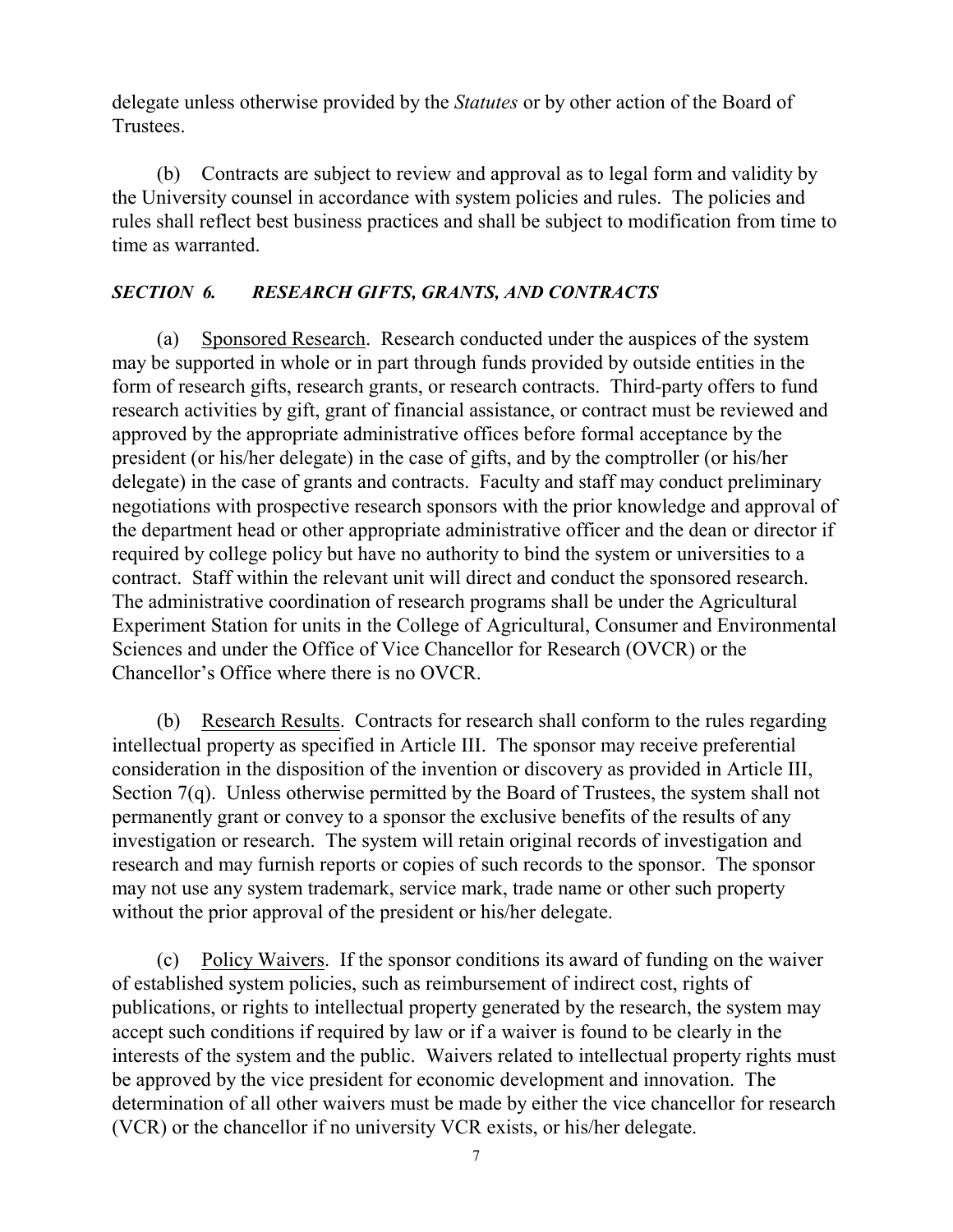(d) Research Funding Proposals. All sponsored research proposals must be prepared by the staff who will supervise the research and must contain at a minimum a scope of work and budget providing for all direct and indirect cost recovery in accordance with system and university policy. All research proposals must be reviewed, approved, and executed by the appropriate administrative staff and officials before formal submission as an offer. Final approval of all proposals is the responsibility of the vice chancellor for research (VCR), or the chancellor where there is no university VCR, or his/her delegate.

(e) Expenditure of Funds. The expenditure of funds received as indirect cost recovery as cost-of-education allowances, as general-support grants or as any other unrestricted gift or grant must be authorized by the Board of Trustees either as part of the system's annual budgets for operations or for capital improvements, or during the fiscal year as an addition to the annual budget for operations or for capital improvements.

#### *SECTION 7. OTHER GIFTS AND GRANTS, SCHOLARSHIPS AND ENDOWMENTS, NONMONETARY GIFTS*

(a) *Gifts and Grants*. Gifts and grants for purposes other than research may be accepted from entities outside the University of Illinois System under conditions specified in this Section. Staff members may conduct preliminary negotiations with prospective donors or grantors with the prior knowledge and approval of the department head or other appropriate administrative officers, but are not authorized to bind the system to accept a gift or grant. Gifts are accepted by the president who may delegate the acceptance authority to others.

(b) *Scholarships and Fellowships*. Scholarships are gratuitous payments to students to provide financial assistance during the period of their training. Fellowships are awards involving cash stipends for graduate students. In certain exceptional cases, fellowships may be granted to postdoctoral scholars. Fellowships are intended to assist the recipient pursuing educational objectives; they are not awarded for carrying on specific research, and no services shall be required of a fellow.

The president is authorized to accept funds for scholarships and fellowships. The president may delegate authority for accepting scholarships and fellowships to the chancellors/vice presidents or to the chancellors'/vice presidents' designees.

Funds for scholarships and fellowships shall not be accepted under terms which require prohibited discrimination.

When funds are received from a donor for fellowships or scholarships, the system, universities, and the student recipients shall not be obligated to the donor in any way except to comply with the terms of the gift and to ensure that established academic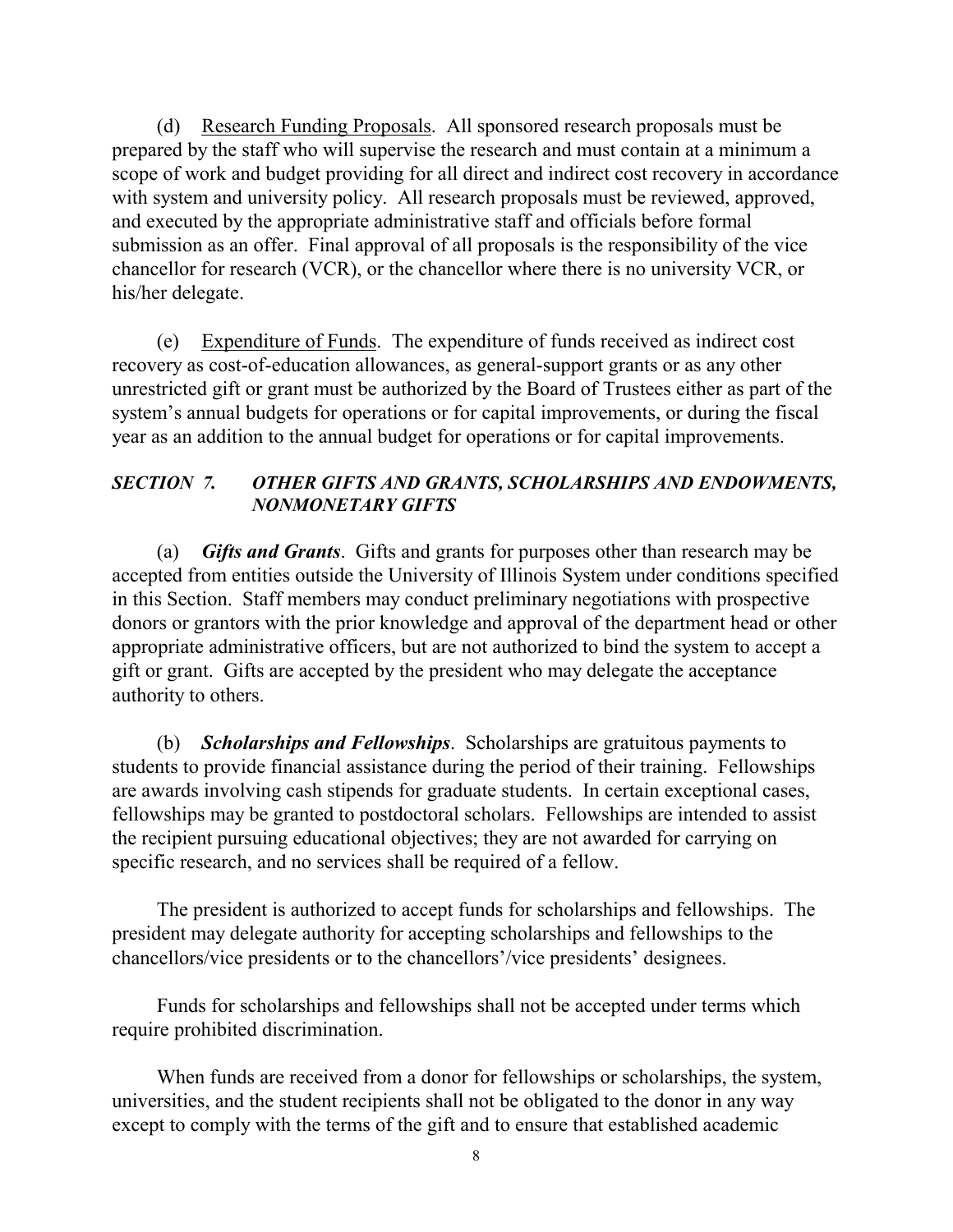requirements are met. The recipient of a scholarship or fellowship shall be chosen by appropriate university units in accordance with established criteria based upon scholastic attainment and financial need unless the funds are accepted under other terms.

The vice president/chief financial officer may receive and disburse funds for a donor who wishes to designate the recipient of a grant for financial assistance. In such circumstances, the vice president acts only as the agent of the donor; the funds thus received are not system funds; and the funds thus administered, although perhaps designated as a scholarship or fellowship by the donor, have no official system status.

(c) *Endowment Gifts*. The conditions of the gift as stated by the donor ordinarily specify the use to which the principal and income shall be put although the determination may be left to the Board of Trustees. Gifts may be received and accepted with the condition that the principal sum thereof shall be either held intact as an endowment or expended upon authorization of the Board of Trustees. The system may temporarily transfer funds to an endowment status to be invested and only the income expended. Such funds are designated as "funds temporarily functioning as endowment" or as "quasiendowment funds."

The terms of an offer of a gift to create an endowment shall be reviewed by the department concerned, the appropriate university administrator, the university counsel, and the vice president/chief financial officer. The president may accept offers of endowment funds, reporting the gift when received to the Board of Trustees as the trustees may direct. The president may delegate authority to act on such offers to the chancellors/vice presidents. No endowment fund money may be accepted under terms which require prohibited discrimination.

(d) *Nonmonetary Gifts*. Every offer of a non-monetary gift shall be reported by the unit involved to the chancellor/vice president of the university concerned who is authorized to accept the gift on behalf of the president and who shall report it to the president, who shall report it to the Board of Trustees as the trustees may direct.

No object of art shall be accepted until its artistic quality has been determined.

Loans of nonmonetary property are accepted subject to the condition that the system will take reasonable care of the property but will not be responsible for loss or damage thereto unless otherwise agreed to in writing and approved by the vice president/chief financial officer.

#### *SECTION 8. TECHNICAL TESTS*

(a) The University of Illinois System may undertake specified tests using its unique or special facilities on a contractual service basis for individuals, institutions, or commercial entities (applicants). In general, such tests are justified when the desired facilities do not exist elsewhere or are not readily accessible and when the work to be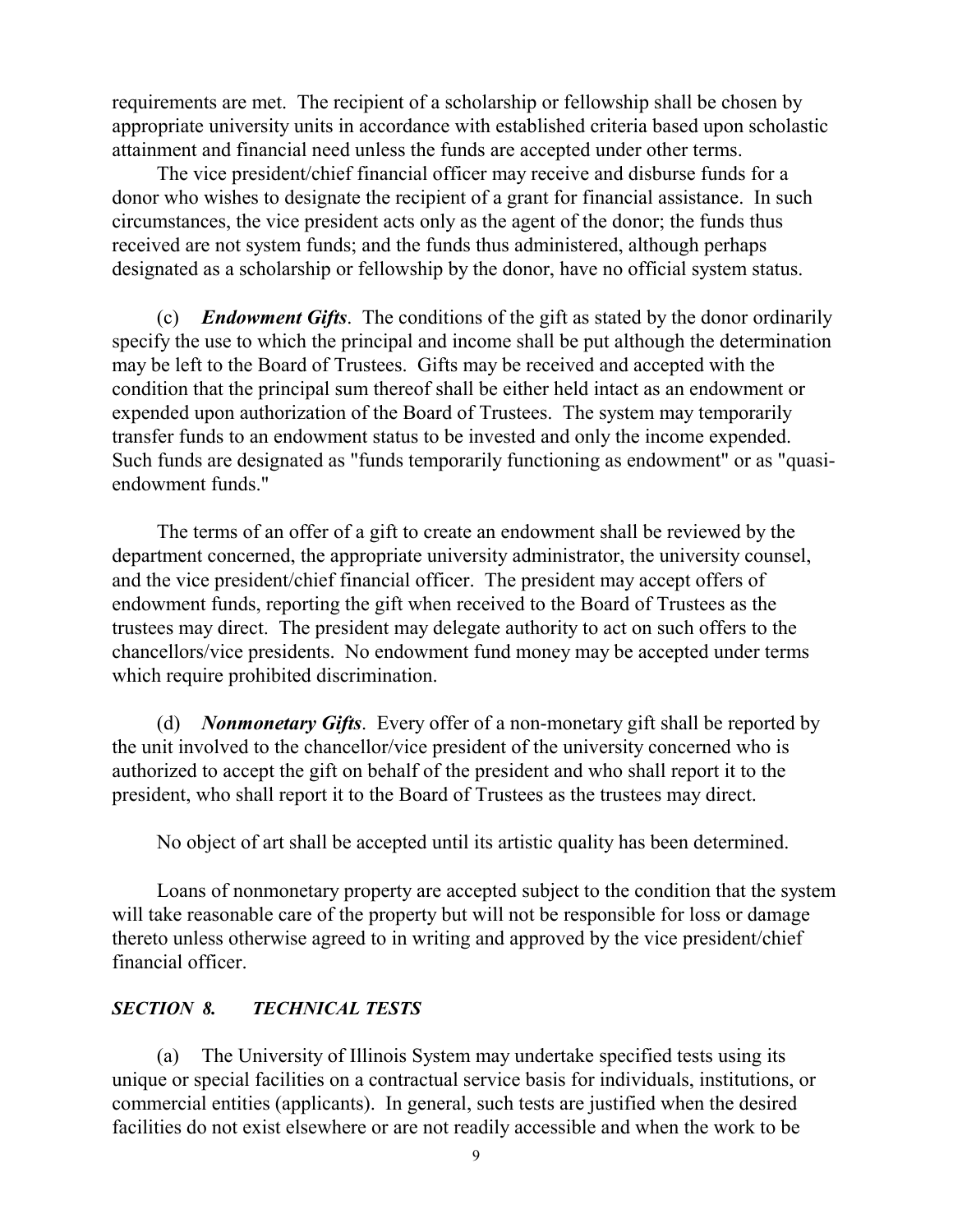performed involves only established, preexisting methods of a primarily technical nature which can be specified in advance. A technical testing contract should not be used if the work entails original, creative research. The system will not perform testing for external parties if equivalent service is known to be available and feasibly obtainable from a commercial entity.

(b) The unit executive officer is responsible for determining the appropriateness of the work before the system accepts the contract. Such work will be arranged by the unit executive officer with the involved members of the staff in accordance with the nature of their employment as part of their service to the system unless such work is done at times when services are not required by the system. When necessary or desirable, special assistants may be employed to conduct a specified testing project. Subject to conflict of interest review and prior written approval of the unit executive officer and college dean, testing using system equipment and facilities may also be undertaken by individual members of the faculty or academic professional employees on their own time and responsibility.

(c) A fee shall be assessed for each testing project sufficient to cover all direct and indirect costs of service rendered, including any and all facilities of the system used in carrying out the test and the technical support personnel necessary to operate it.

(d) Both the testing methods and the objectives toward which they will be applied shall be specified in writing as part of the agreement covering the testing work. The system makes no claim of ownership in observational data, measurements, or other results from such specified testing. In general, it is not anticipated that any new science or technology (and resulting intellectual property) would result from such specified testing. However, in special situations, such as when the proposed testing involves an applicant's proprietary technology or specimens or if a specific objective or application of interest to the applicant which is potentially patentable can be identified in advance, the system may agree not to seek a proprietary position in the applicant's intellectual property. Otherwise, inventions and discoveries (hereafter, "inventions") shall belong solely or jointly to the system and/or to the applicant in accordance with the U.S. laws of inventorship and Article III, Section 3. For any such invention in which the system has an ownership interest, the system will grant the applicant a limited first option to negotiate a license to use the system invention on reasonable commercial terms.

(e) The name of the University of Illinois System shall not be used in publicity concerning the tests or test results without its prior written permission.

(f) Technical testing agreements shall be approved and executed in accordance with Article II, Section 5, and the policies and procedures provided for each university.

#### *SECTION 9. DELEGATION OF SIGNATURES*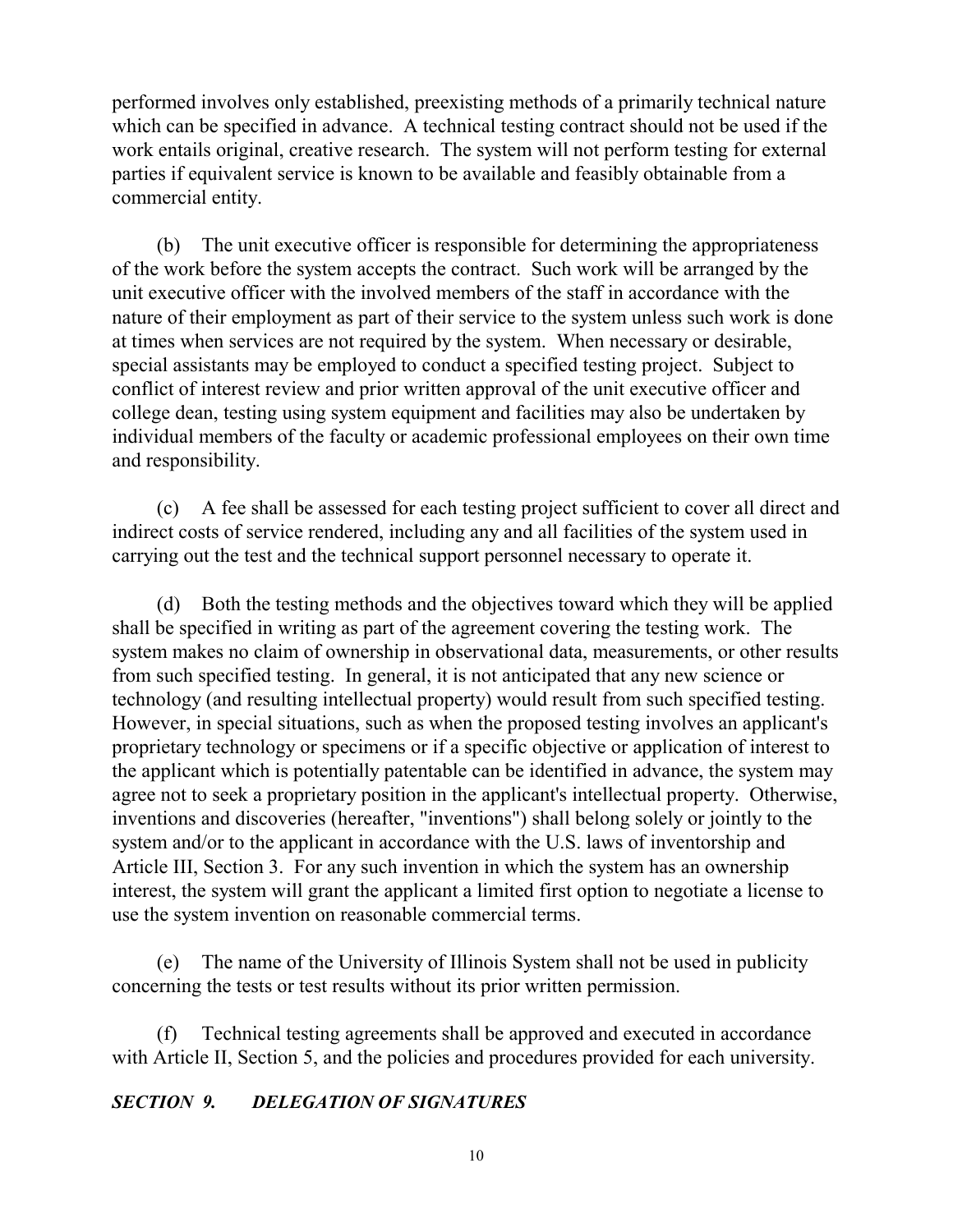An administrative officer is authorized to delegate to another responsible staff member authority to sign official documents under conditions approved by the vice president/chief financial officer and comptroller. Such delegation does not relieve the administrative officer of responsibility for what is done there under.

# **ARTICLE III. INTELLECTUAL PROPERTY**

## *SECTION 1. OBJECTIVES*

Technical information, inventions, discoveries, copyrightable works and other creative works that have the potential to be brought into practical use may result from the activities of University of Illinois System employees in the course of their duties or through the use, by any person, of system resources such as facilities, equipment, or funds.

The first purpose of this intellectual property policy is to provide the necessary protections and incentives to encourage both the discovery and development of new knowledge, its transfer for the public benefit and its use for development of the economy; a second purpose is to enhance the generation of revenue for the system and to provide financial and reputational benefits for the creator(s); and a third purpose is to preserve the freedom to conduct research and to use the intellectual property created by that research or pursuant to an institutional initiative. The University of Illinois System is guided by the following general objectives:

- (i) To optimize the environment and incentives for research and for the creation of new knowledge within the system;
- (ii) To ensure that the educational mission of the system is not compromised;
- (iii) To bring technology into practical use for the public benefit as quickly and effectively as possible;
- (iv) To protect the interest of the people of Illinois through a reasonable consideration for the system's investment in its intellectual property.

#### *SECTION 2. DEFINITIONS*

(a) Intellectual Property. The term "intellectual property" is broadly defined to include inventions, discoveries, know-how, show-how, processes, unique materials, copyrightable works, original data and other creative or artistic works which have value. Intellectual property includes that which is protectable by statute or legislation, such as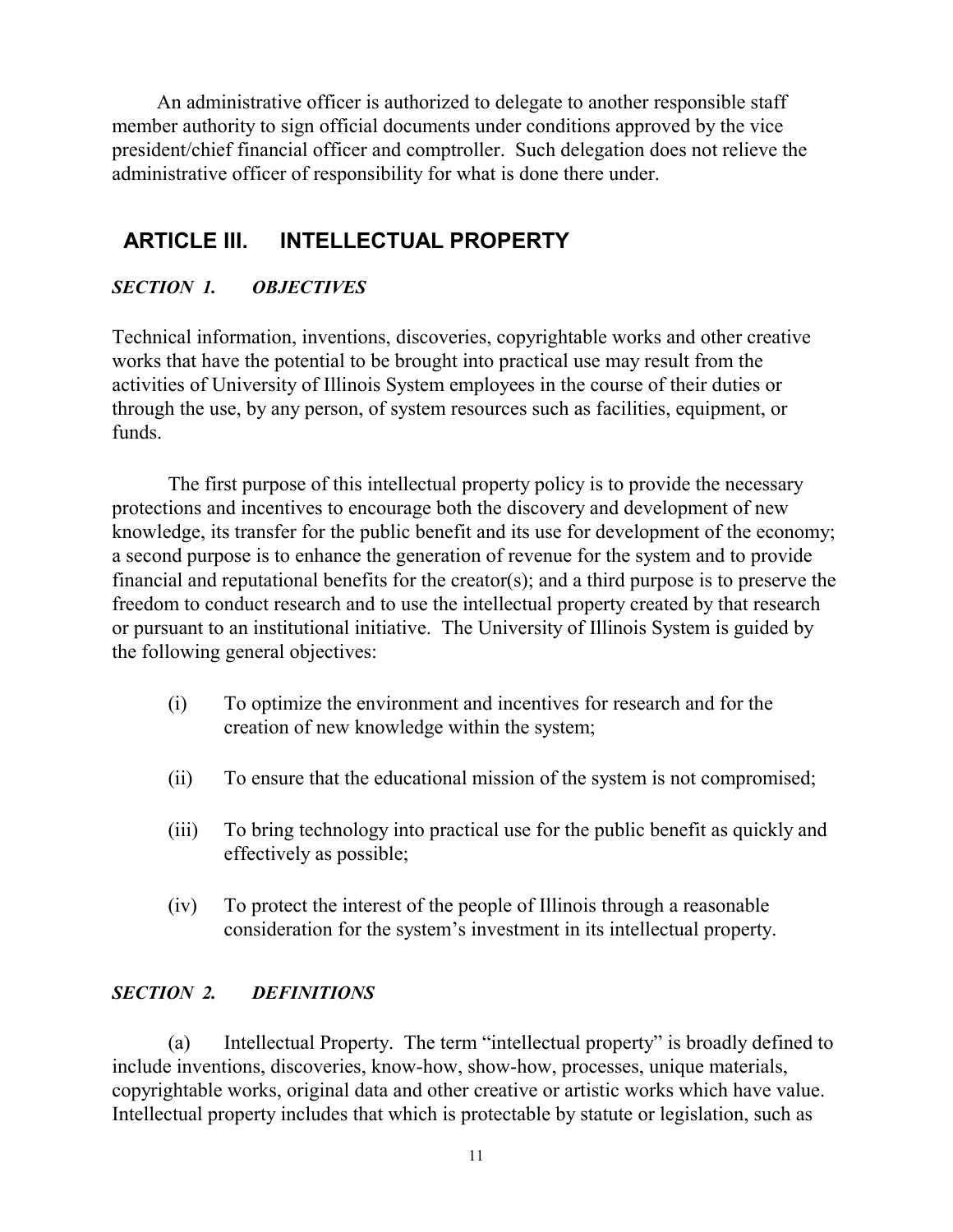patents, registered or unregistered copyrights, registered or unregistered trademarks, service marks, trade secrets, mask works, and plant variety protection certificates. It also includes the physical embodiments of intellectual effort, for example, models, machines, devices, designs, apparatus, instrumentation, circuits, computer programs and visualizations, biological materials, chemicals, other compositions of matter, plants, and records of research and experimental results.

(b) Traditional Academic Copyrightable Works. "Traditional academic copyrightable works" are a subset of copyrightable works created independently and at the creator's initiative for academic purposes. Examples may include syllabi, class notes, books, theses and dissertations, instructional materials and software that creators may design for courses, articles, non-fiction, fiction, poems, musical works, dramatic works including any accompanying music, pantomimes and choreographic works, pictorial, graphic and sculptural works, or other works of artistic imagination that are not created as an institutional initiative (as specified in Section 4(a)(2) below).

(c) Creator. "Creator" refers to an individual or group of individuals who make, conceive, reduce to practice, author, or otherwise make a substantive intellectual contribution to the creation of intellectual property. "Creator" includes the definition of "inventor" used in U.S. patent law for patentable inventions and the definition of "author" used in the U.S. Copyright Act for copy written works of authorship.

(d) University of Illinois System Resources Usually and Customarily Provided. When determining ownership and license rights in copyrightable works, "University of Illinois System resources usually and customarily provided" includes office space, library facilities, ordinary access to computers and networks, or salary. In general, it does not include the use of students or employees as support staff to develop the work, or substantial use of specialized or unique facilities and equipment, or other special subventions provided by the system unless approved as an exception.

Exceptions are expected in units where the tradition is to provide subvention to some faculty in the form of graduate assistants to help prepare traditional academic copyrightable works. Exceptions are also expected in situations where creators use system-provided facilities and resources in the creation of works of artistic imagination, for example, use of studios, pottery wheels, or kilns for the creation of paintings, sculpture or ceramics; use of high end computer hardware and software in the creation of artistic graphical images; and so on. Other individual exceptions may be approved on a case-by-case basis [see section  $7(k)$ ].

## *SECTION 3. APPLICATION*

This policy is considered a part of the conditions of employment for every employee of the University of Illinois System, and a part of the conditions of enrollment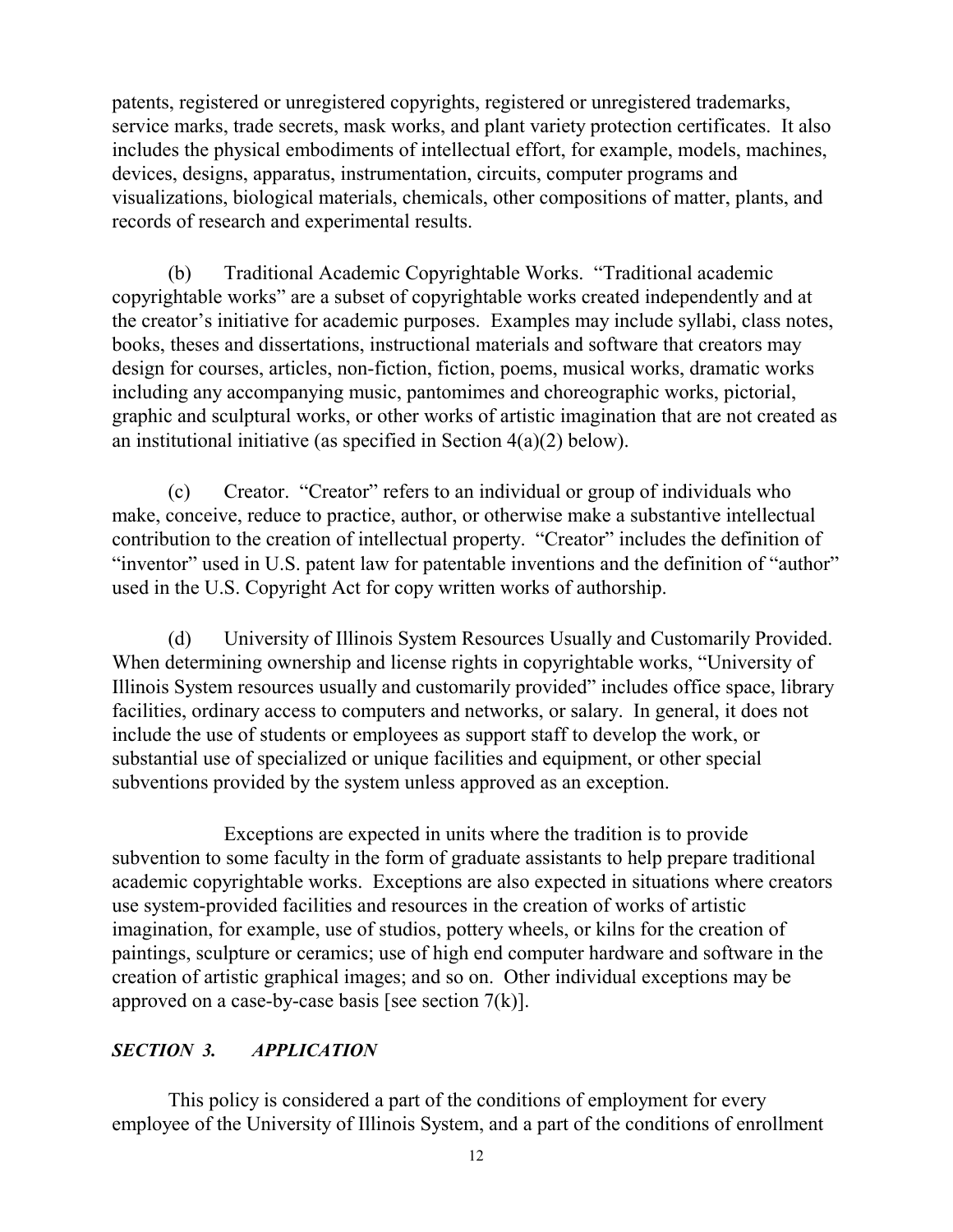and attendance by its students. It is also the policy of the University of Illinois System that individuals (including visitors), by participating in a sponsored research project and/or making significant use of system-administered resources, thereby accept the principles of ownership of intellectual property as stated in this policy unless an exception is approved in writing by the appropriate university or system-level officer (or designee). All such creators of intellectual property shall execute appropriate assignment and/or other documents required to perfect, confirm, or determine ownership and rights as specified in this policy.<sup>[2](#page-18-0)</sup>

This policy applies only to intellectual property developed after the effective date of the policy (September 3, 1998).

## *SECTION 4. COPYRIGHTS*

 $\overline{a}$ 

(a) Ownership. Unless subject to any of the exceptions specified below or in Section 4(b) and 4(c), creators retain copyright rights to traditional academic copyrightable works as defined in Section 2(b) above. (See, in particular, Sections  $4(b)(2)$  below.)

The University of Illinois System shall own copyrightable works as follows, and by operation of this Article, such works are hereby assigned to and the property of the system:

(1) Works created pursuant to the terms of a University of Illinois System agreement with a third party, or

(2) Works created as a specific requirement of employment or as an assigned duty that may be specified, for example, in a written job description or an employment agreement. Such specification may define the full scope or content of the

<span id="page-18-0"></span> $2$ The creator's obligation to assign rights to the system is subject to the provisions of the Illinois Employee Patent Act, which provides in part:

*A provision in an employment agreement which provides that an employee shall assign or offer to assign any of the employee's rights in an invention to the employer does not apply to an invention for which no equipment, supplies, facilities, or trade secret information of the employer was used and which was developed entirely on the employee's own time unless (a) the invention relates (i) to the business of the employer, or (ii) to the employer's actual or demonstrably anticipated research or development, or (b) the invention results from any work performed by the employee for the employer. Any provision which purports to apply to such an invention is to that extent against the public policy of the state and is to that extent void and unenforceable. The employee shall bear the burden of proof in establishing that his invention qualifies under this subsection.*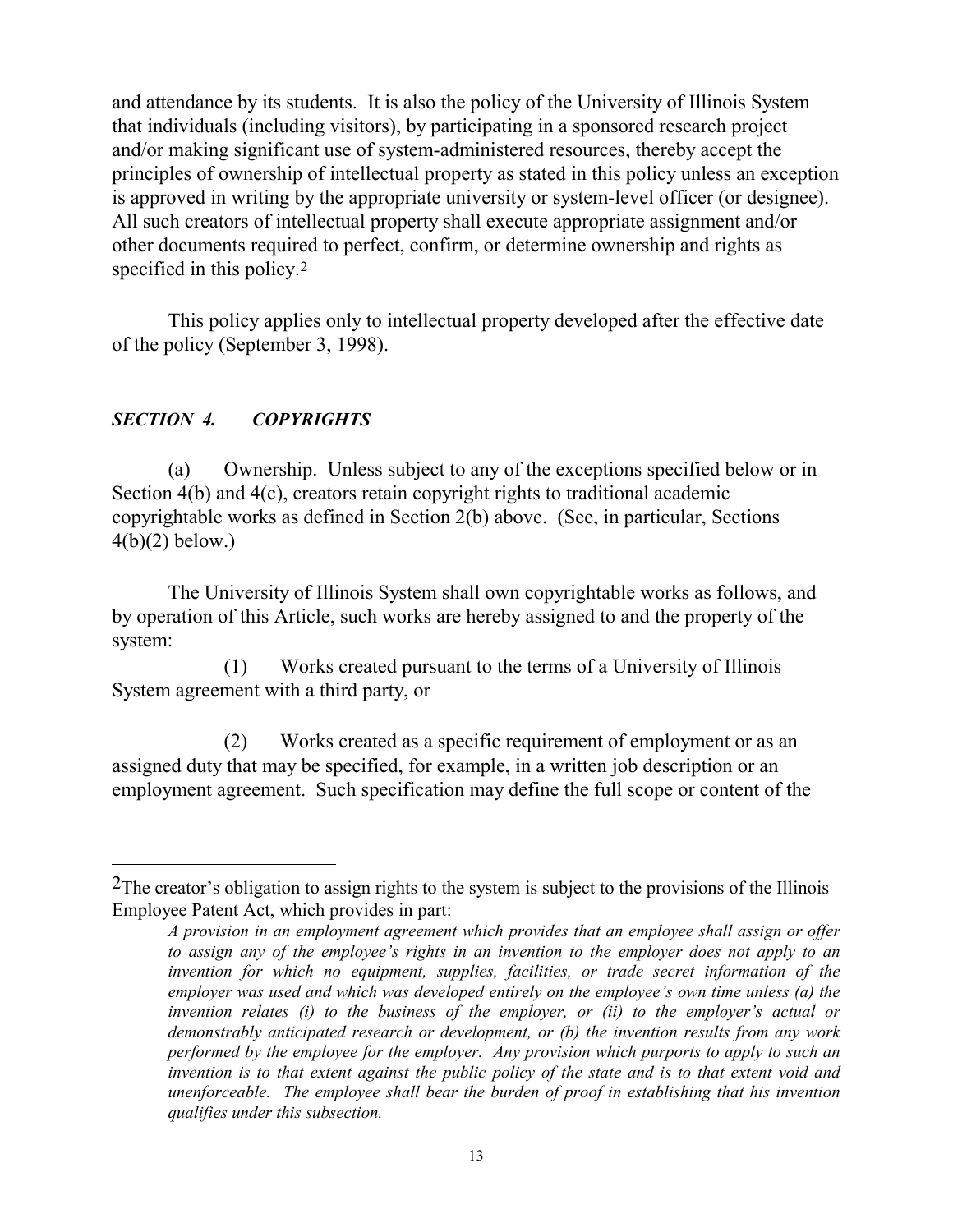employee's duties comprehensively or may be limited to terms applicable to a single copyrightable work.[3](#page-19-0)

(3) Works specifically commissioned by the University of Illinois System. The term "commissioned work" refers to a copyrightable work prepared under an agreement between the system and the creator when (1) the creator is not a system employee, or (2) the creator is a system employee but the work to be performed falls outside the normal scope of the creator's system employment. Contracts covering commissioned works shall specify that the author convey by assignment, if necessary, such rights as are required by the system.

(4) Works that are also patentable. The University of Illinois System reserves the right to pursue multiple forms of legal protection concomitantly if available. Computer software, for example, can be protected by copyright, patent, trade secret and trademark.

(b) University of Illinois System Rights in Creator-Owned Works

(1) Traditional academic copyrightable works created using system resources usually and customarily provided are owned by the creators. Such works need not be licensed to the system.

(2) Traditional academic copyrightable works created with use of system resources over and above those usually and customarily provided shall be owned by the creators but licensed to the system. The minimum terms of such license shall grant the system the right to use the original work and to make and use derivative works in its internally administered programs of teaching, research, and public service on a perpetual, royalty-free, non-exclusive basis. The system may retain more than the minimum license rights when justified by the circumstances of development.

(c) Student Works. Unless subject to the provisions of paragraph (a) or provided otherwise by written agreement, copyrightable works prepared by students as part of the requirements for a degree program are deemed to be the property of the student but are subject to the following provisions:

(1) The original records (including software) of an investigation for a graduate thesis or dissertation are the property of the University of Illinois System but may be retained by the student at the discretion of the student's major department.

 $\overline{a}$ 

<span id="page-19-0"></span> $3$ Provisions (1) and (2) above define those works that fall within the scope of University of Illinois System employment as that term is used in the definition of "work made for hire" in the U.S. Copyright Statute (see Title 17, USC, Section 101).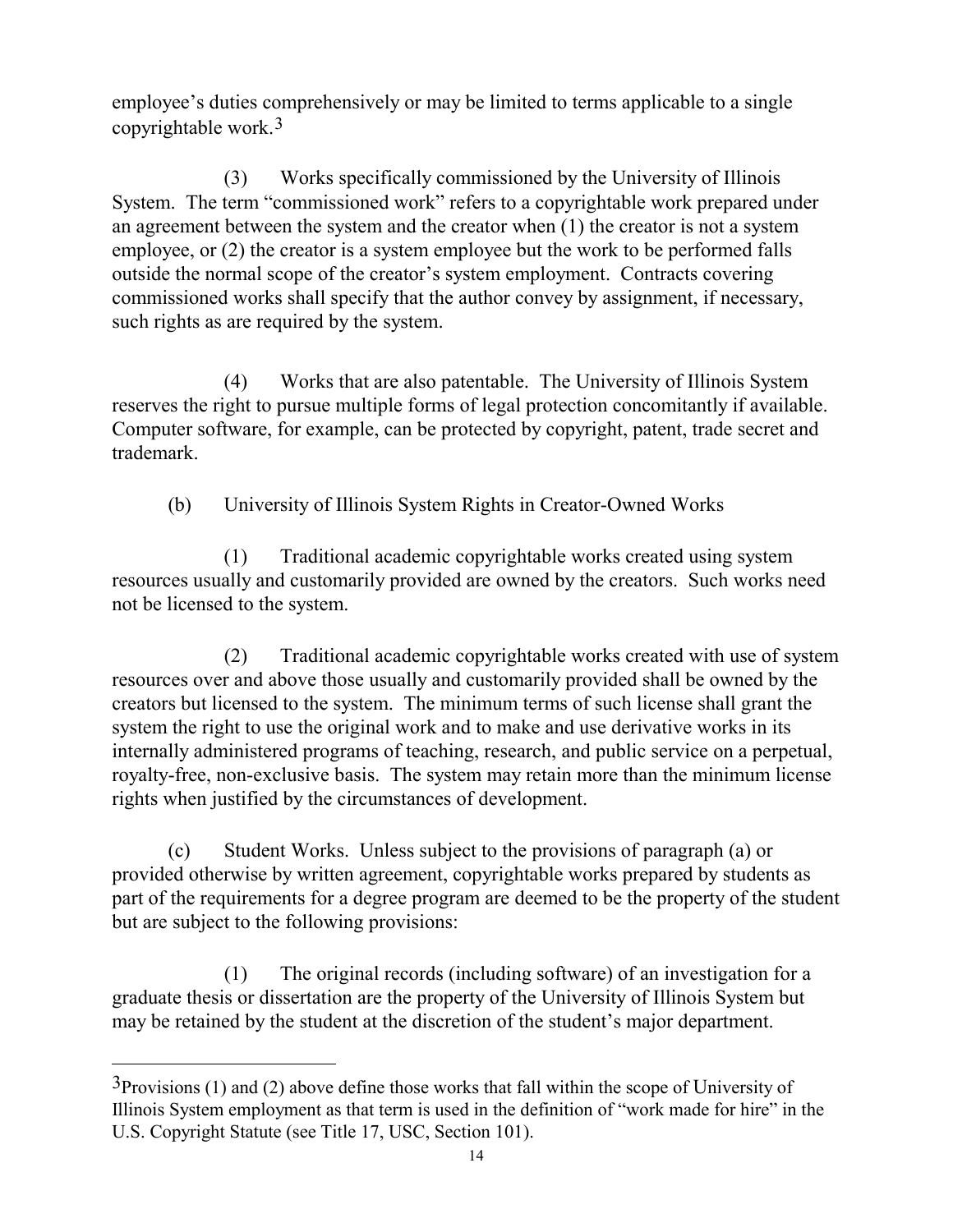(2) The University of Illinois System shall have, as a condition of awarding the degree, the royalty-free right to retain, use and distribute a limited number of copies of the thesis, together with the right to require its publication for archival use.

(d) Copyright Registration and Notice. System-owned works shall be protected by copyright notice in the name of the Board of Trustees of the University of Illinois. Such copyright notice shall be composed and affixed in accordance with the United States Copyright Law. Registration of the copyright for system-owned works shall be in accordance with the operational guidelines and procedures established by the vice president for economic development and innovation, pursuant to Section 7(k) below. The system may also decide to release a work to the public domain and if so, should so indicate.

(e) University Press Publications. The University Press shall be responsible for copyright registration of works owned by the University of Illinois System and published by the Press and for administering contracts with its authors. Such contracts shall define the rights and obligations of the author and the system and shall be processed as other system contracts.

(f) Compliance with the Copyright Act. System units that administer activities involving any usage regulated by the Copyright Act are responsible for having a reasonable knowledge of applicable regulations, monitoring their continuing evolution, and conducting programs in full compliance with the applicable laws and regulations.

#### *SECTION 5. OTHER INTELLECTUAL PROPERTY*

Ownership. Except as otherwise specified in this Article or by the University of Illinois System in writing, intellectual property shall belong to the system and by operation of this Article is hereby assigned to and the property of the system, if made: (1) by a system employee as a result of the employee's duties or (2) through the use by any person, including a system employee, of system resources such as facilities, equipment, funds, or funds under the control of or administered by the system. (See also Section  $4(a)(4)$  above.)

#### *SECTION 6. TRADEMARKS*

Trademarks and service marks are distinctive words or graphic symbols identifying the source, product, producer, or distributor of goods or services. Registration of trademarks or service marks, at the state or federal level, shall be approved by the appropriate university or system level officer (or designee). Proceeds received from commercialization of a registered or unregistered mark that is related to an intellectual property license for associated intellectual property will be shared with all creator(s) of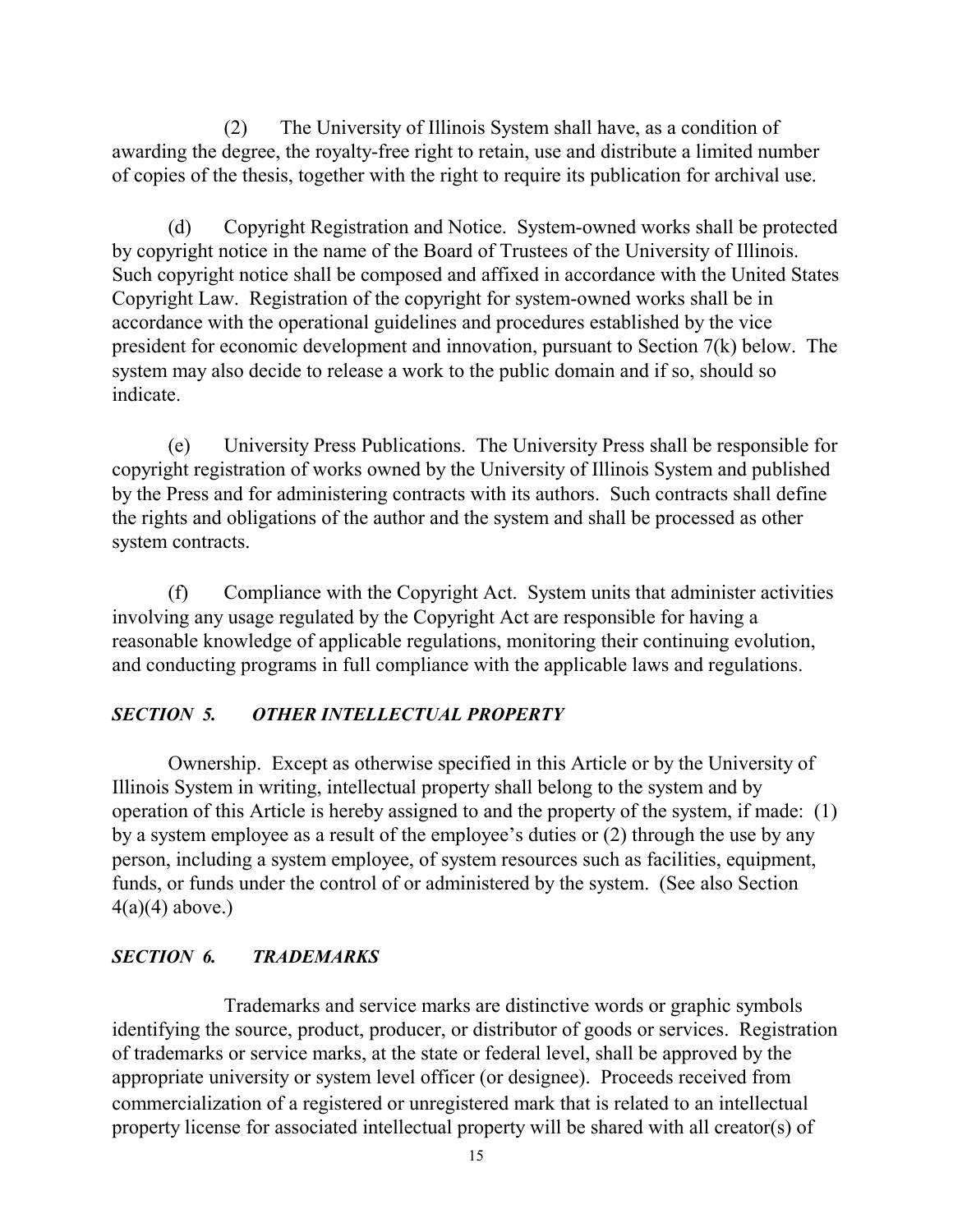the associated property as specified in Sections 8(b) and 8(c) below. For proceeds received from commercialization of a mark that is licensed independently and is not directly related to an intellectual property license, the share that would normally be distributed to the creator(s) will be assigned to the unit(s) from which the trademark or service mark originated. Except as provided herein or subject to prior written agreement between the creator(s) and the system, the system will not share the proceeds from commercialization of a mark with the individual(s) who created the mark.

#### *SECTION 7. INTELLECTUAL PROPERTY ADMINISTRATION*

(a) Disclosure. All intellectual property in which the University of Illinois System has an ownership interest under the provisions of this policy and that has the potential to be brought into practical use for public benefit or for which disclosure is required by law shall be reported promptly in writing by the creator(s) to the appropriate university or system-level officer (or designee) through the appropriate unit employee using the disclosure form provided by that unit. The disclosure shall consist of a full and complete description of the subject matter of the discovery or development and identify all persons participating therein. The creator(s) shall furnish such additional information and execute such documents from time to time as may be reasonably requested.

(b) Evaluation and Exploitation Decisions. After evaluation of the intellectual property and review of applicable contractual commitments, the University of Illinois System may develop the property through licensing, to an established business or a startup company, may release it to the sponsor of the research under which it was made (if contractually obligated to do so), may release it to the creator(s) if permitted by law and current system policy, or may take such other actions considered to be in the public interest. Exploitation by the system may involve statutory protection of the intellectual property rights, such as filing for patent protection, registering the copyright, or securing plant variety certification. All agreements regarding intellectual property must be executed by the vice president/chief financial officer and comptroller or his or her designees.

(c) Questions Related to System Ownership. In the event there is a question as to whether the system has a valid ownership claim in intellectual property, such intellectual property should be disclosed in writing to the appropriate university or system-level officer (or designee) by the creator(s) in accordance with Section 7(a). Such disclosure is without prejudice to the creator's ownership claim. The system will provide the creator with a written statement as to the system's ownership interest.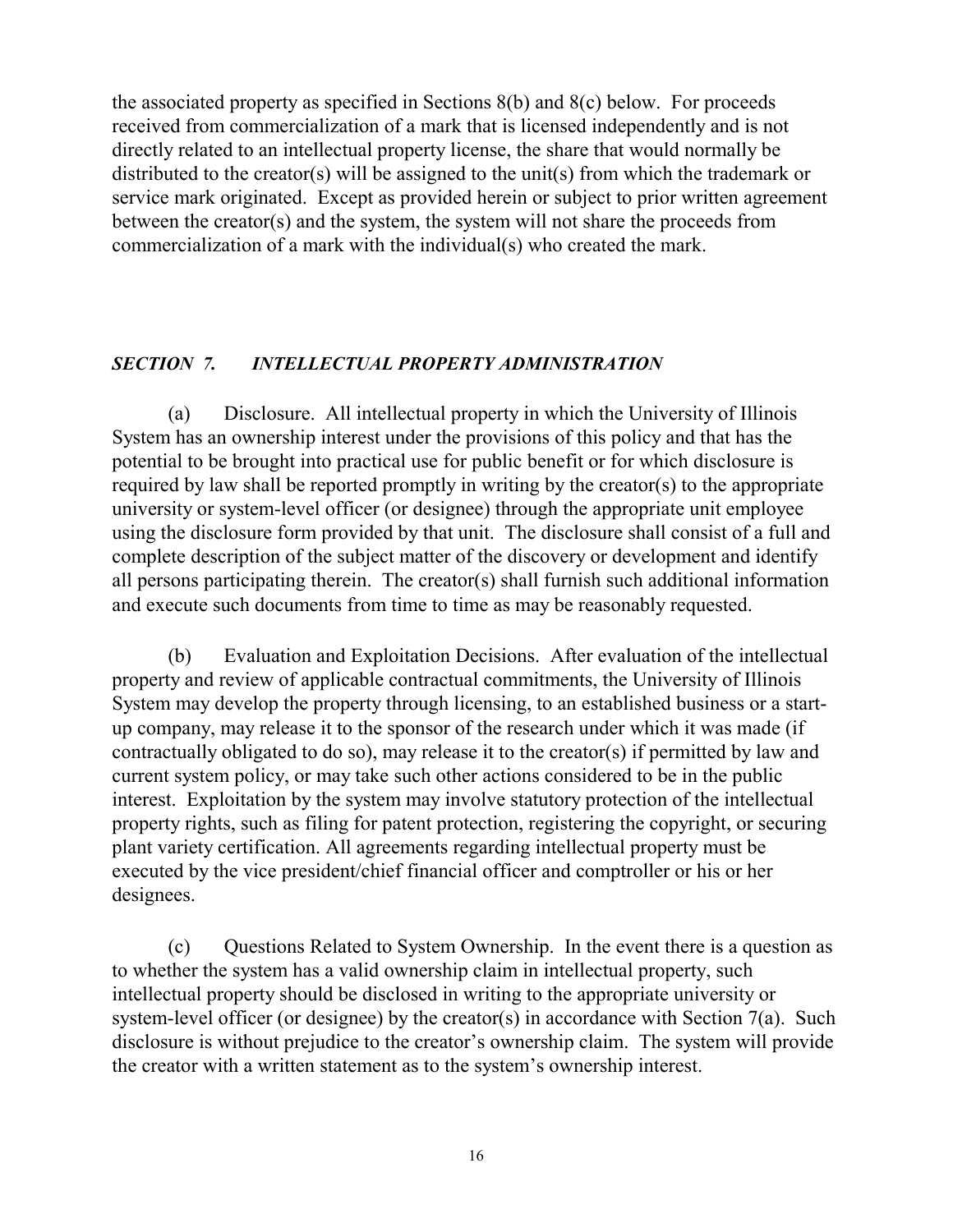(d) Informing Creators of Decisions. The appropriate university or systemlevel officer (or designee) will inform principal creators of its substantive decisions regarding protection, commercialization and/or disposition of intellectual property which they have disclosed. However, specific terms of agreements with external parties may be proprietary business information and subject to confidentiality restrictions.

(e) University of Illinois System Abandons Intellectual Property. Should the system decide to abandon development or protection of system-owned intellectual property, ownership may be assigned to the creator(s) as allowed by law and current system practice, subject to the rights of sponsors and to the retention of a license to practice for system purposes. The minimum terms of the license shall grant the system the right to use the intellectual property in its internally administered programs of teaching, research, and public service on a perpetual, royalty-free, non-exclusive basis. The system may retain more than the minimum license rights, and the assignment or license may be subject to additional terms and conditions, such as revenue sharing with the system or reimbursement of the costs of statutory protection, when justified by the circumstances of development.

(f) Commercialization. The system may, at its discretion and consistent with the public interest, license intellectual property on an exclusive or non-exclusive basis. The licensee must demonstrate technical and business capability to commercialize the intellectual property. The licensee may include clear performance milestones with a provision for recapture of intellectual property if milestones are not achieved. The licensee may be required to assume the cost of statutory protection of the intellectual property.

(g) Conflict of Interest and Commitment. Commercialization activities involving University of Illinois System employees will be subject to review of potential conflict of interest and commitment issues and approval of a conflict management plan in accordance with applicable system policy.

(h) University of Illinois System's Acceptance of Independently Owned Intellectual Property. The University of Illinois System may accept assignment of intellectual property from other parties provided that such action is determined to be consistent with the public interest. Intellectual property so accepted shall be administered in a manner consistent with the administration of other system-owned intellectual property.

(i) Consulting Agreements. System employees engaged in external consulting work or business are responsible for ensuring that agreements emanating from such work are not in conflict with system policy, with the system's contractual commitments or with system policies regarding system-owned intellectual property. Such employees should make their non-system obligations known to the appropriate university officer and should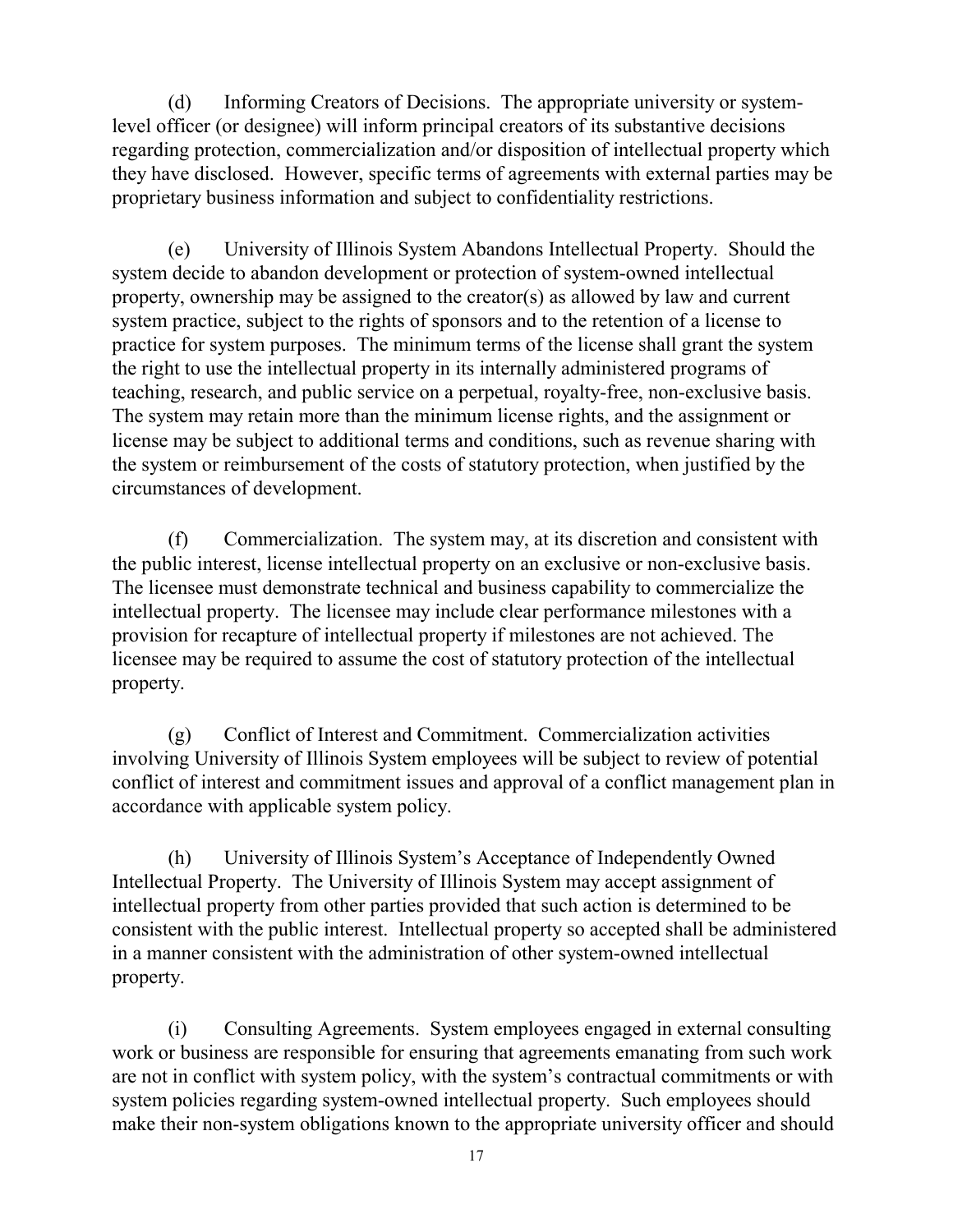provide other parties to such agreements with a statement of applicable system policies regarding ownership of intellectual property and related rights.

(j) Statement by Creators. The creators of system-owned intellectual property may be required to state that to the best of their knowledge the intellectual property does not infringe on any existing patent, copyright or other legal rights of third parties; that if the work is not the original expression or creation of the creators, the necessary permission for use has been obtained from the owner; and that the work contains no libelous material nor material that invades the privacy of others.

(k) Administrative Responsibility. The president has ultimate authority for the stewardship of intellectual property developed within the University of Illinois System. Pursuant to Article I, Section 2, Paragraph (d) the vice president for economic development and innovation has direct line authority for system offices and entities involved in technology commercialization and related economic development. With the advice of the chancellors/vice presidents, or their designees, and in consultation with the executive vice president and vice president for academic affairs and the university vice chancellors for research, or their designees, the vice president for economic development and innovation shall establish operational guidelines and procedures for the administration of intellectual property, including but not limited to determination of ownership, assignment, protection, licensing, marketing, maintenance of records, oversight of revenue or equity collection and distribution, approval of individual exceptions, and resolution of disputes among creators and/or unit executive officers.

(l) University Responsibility. Each university may establish an office which has responsibility for administering system policies regarding intellectual property as defined in this Article.

(m) Contractual Authority. Licenses, options for licenses and other agreements related to commercialization or exploitation of intellectual property shall be granted in the name of the Board of Trustees of the University of Illinois. All such contracts shall be executed in accordance with the policies described in this Article.

(n) General Administrative Guidelines and Procedures. General guidelines and procedures for the administration of intellectual property shall be established by the president in consultation with the University of Illinois System Intellectual Property Committee ("Intellectual Property Committee," as specified in Section 7(o) below) and the universities. Detailed operational guidelines and procedures for the administration of intellectual property shall be established pursuant to Section 7(k).

(o) Intellectual Property Committee. The Intellectual Property Committee shall be appointed annually by the president to make recommendations to the president regarding procedures, guidelines, and responsibilities for the administration and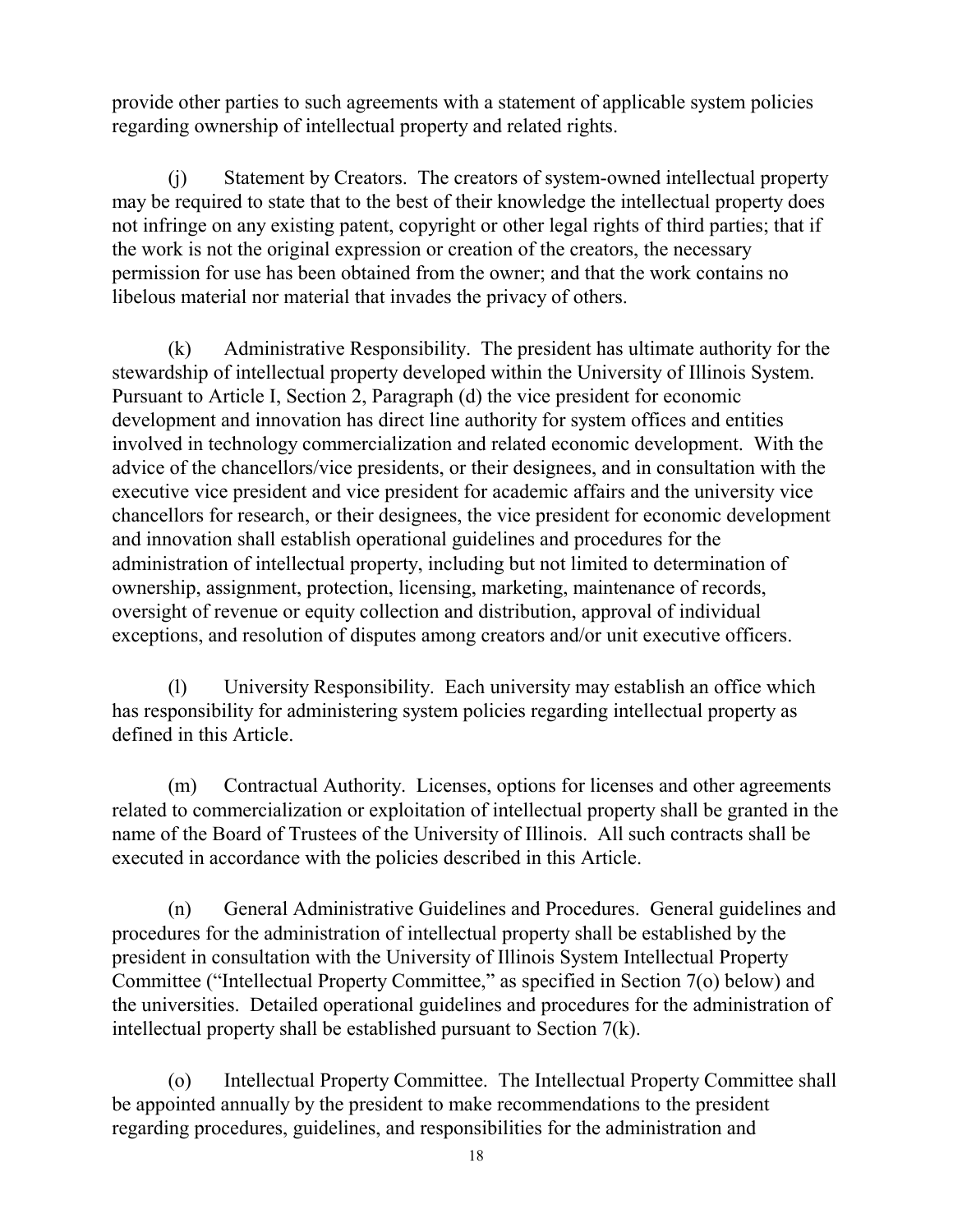development of intellectual property and such other matters as the president shall determine.

(p) Appeals. After following the operational administrative guidelines and procedures established pursuant to Section 7(k), the creator or unit executive officer may appeal to the Intellectual Property Committee to seek resolution of complaints or questions regarding the matters addressed in this Article. When resolution is not possible, recommendations for exceptions to the operational guidelines and procedures shall be made by the Intellectual Property Committee to the president for his or her decision.

(q) Preferential Treatment of Sponsors. Sponsored research agreements shall provide that all intellectual property developed as a result of the sponsored research project shall belong to the University of Illinois System unless otherwise specified in writing. The sponsor may receive an option to license the resulting intellectual property on terms to be negotiated, with the option to be exercised within a specified period following the disclosure of the intellectual property. When the nature of the proposed research allows identification of a specific area of intellectual property or application which is of interest to the sponsor, the appropriate university or system-level officer (or designee), in accordance with guidelines established pursuant to Section 7(k), may accept research agreements with terms which entitle the sponsor to reasonable specific commercial rights within the defined field of interest. Otherwise, the specific terms of licenses and rights to commercial development shall be based on negotiation between the sponsor and the appropriate university or system-level officer (or designee), in accordance with guidelines established pursuant to Section  $7(k)$ , at the time the option is executed by the sponsor and shall depend on the nature of the intellectual property and its application, the relative contributions of the system and the sponsor to the work, and the conditions deemed most likely to advance the commercial development and acceptance of the intellectual property. In all cases where exclusive licensing is appropriate, such license agreements shall be executed apart from the sponsored research agreement and shall require diligent commercial development of the intellectual property by the licensee. The appropriate university or system-level officer (or designee), in accordance with guidelines established pursuant to Section 7(k), may also determine, on a case-by-case basis and only if allowed by law, that it is in the system's interest to assign ownership of resulting intellectual property to the sponsor as an exception to this policy when circumstances warrant such action, in accordance with guidelines established pursuant to Section 7(k), above.

(r) Exceptions to Policy. Recommendations for exceptions to the provisions of the policy in this Article shall be made by the System Intellectual Property Committee to the president for presentation to the Board of Trustees. [For individual exceptions, see Section  $7(k)$ .]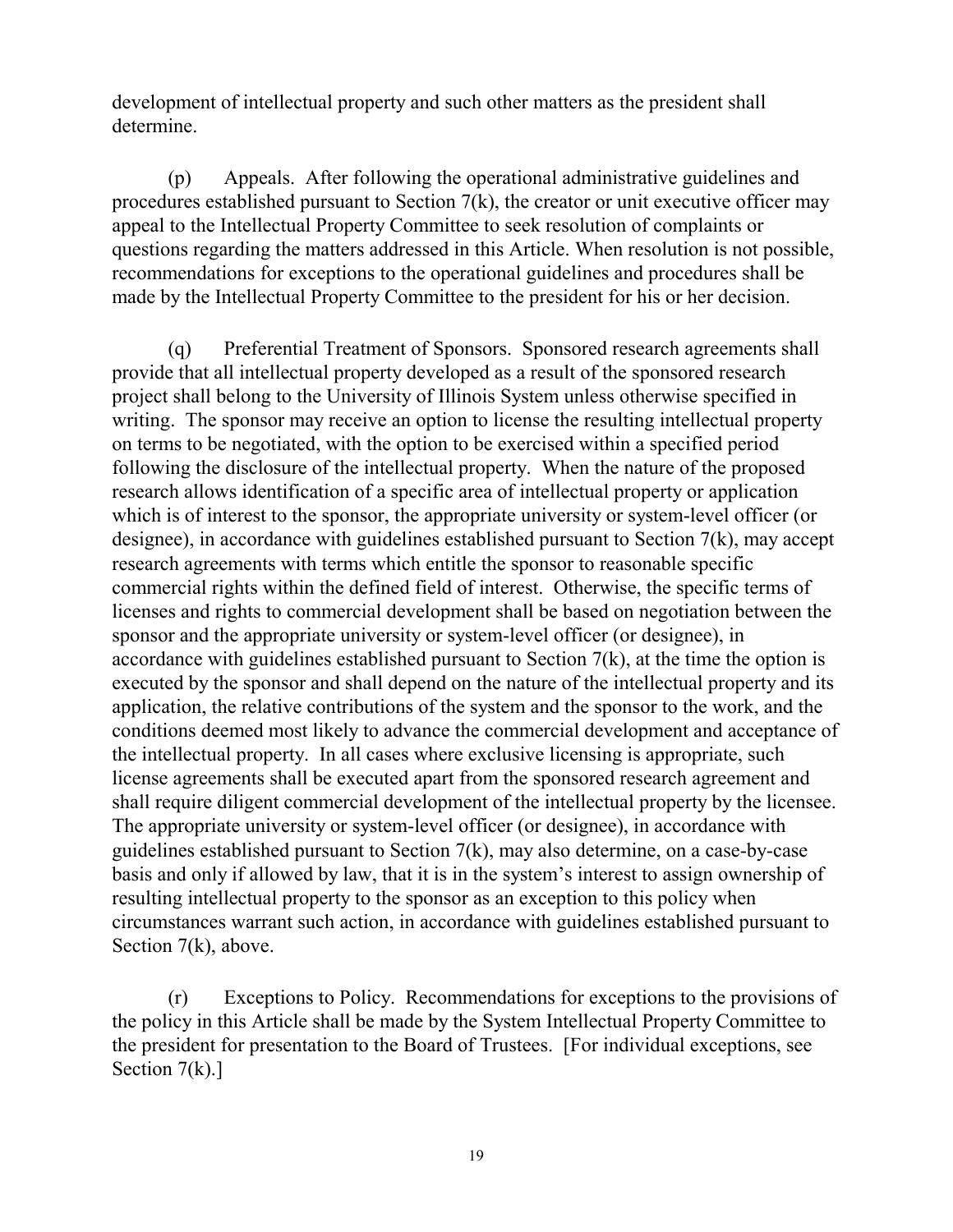#### *SECTION 8 PROCEEDS DISTRIBUTION[4](#page-25-0)*

 $\overline{a}$ 

(a) Proceeds. For purposes of this policy, "proceeds" shall refer to all revenue and/or equity, as defined below, received by the University of Illinois System from transfer, commercialization, or other exploitation of system-owned intellectual property.

(1) Revenue. "Revenue" shall mean cash from payments including, but not limited to, royalties, option fees, license fees, and/or fees from the sale of the system's equity interest.

(2) Equity. "Equity" shall include, but not be limited to, stock, securities, stock options, warrants, buildings, real or personal property, or other non-cash consideration.

(b) Revenue Distribution. When revenue is received by the system, all out-ofpocket payments or obligations (and in some cases, a reasonable reserve for anticipated future expenses) attributable to protecting (including defense against infringement or enforcement actions), marketing, licensing or administering the property may be deducted from such income. The income remaining after such deductions is defined as net revenue. In the case of multiple intellectual properties licensed under a single licensing agreement, the system, pursuant to Section 7(k), above, shall determine and designate the share of net income to be assigned to each intellectual property.

(1) Creator's Share. The creator (or creator's heirs, successors, and assigns) normally shall receive forty percent (40%) of net revenue. If there are joint creators, the net income shall be divided among them as they shall mutually agree. Should the creators fail to agree mutually on a decision, the vice chancellors for research, or chancellor's designee, in consultation with the vice president for economic development and innovation, shall determine the division.

(2) Originating Unit's Share. The originating unit normally shall receive twenty percent (20%) of net revenue. If a creator is affiliated with more than one originating unit or if there are joint creators from different units, the originating unit(s) share shall be divided among such units as agreed in writing by the responsible unit executive officers. Should the units fail to agree mutually on a decision, the vice

<span id="page-25-0"></span><sup>&</sup>lt;sup>4</sup>These proceeds distribution provisions shall apply only to revenue and equity received from agreements for commercialization that are executed subsequent to the effective date of this policy (September 3, 1998). Unless otherwise agreed in writing between the System and the creator(s), distribution of income for commercialization prior to the effective date of this policy shall be in accordance with the policy in effect at the time the agreement was approved. Where no policy exists (e.g., for equity), this policy shall prevail.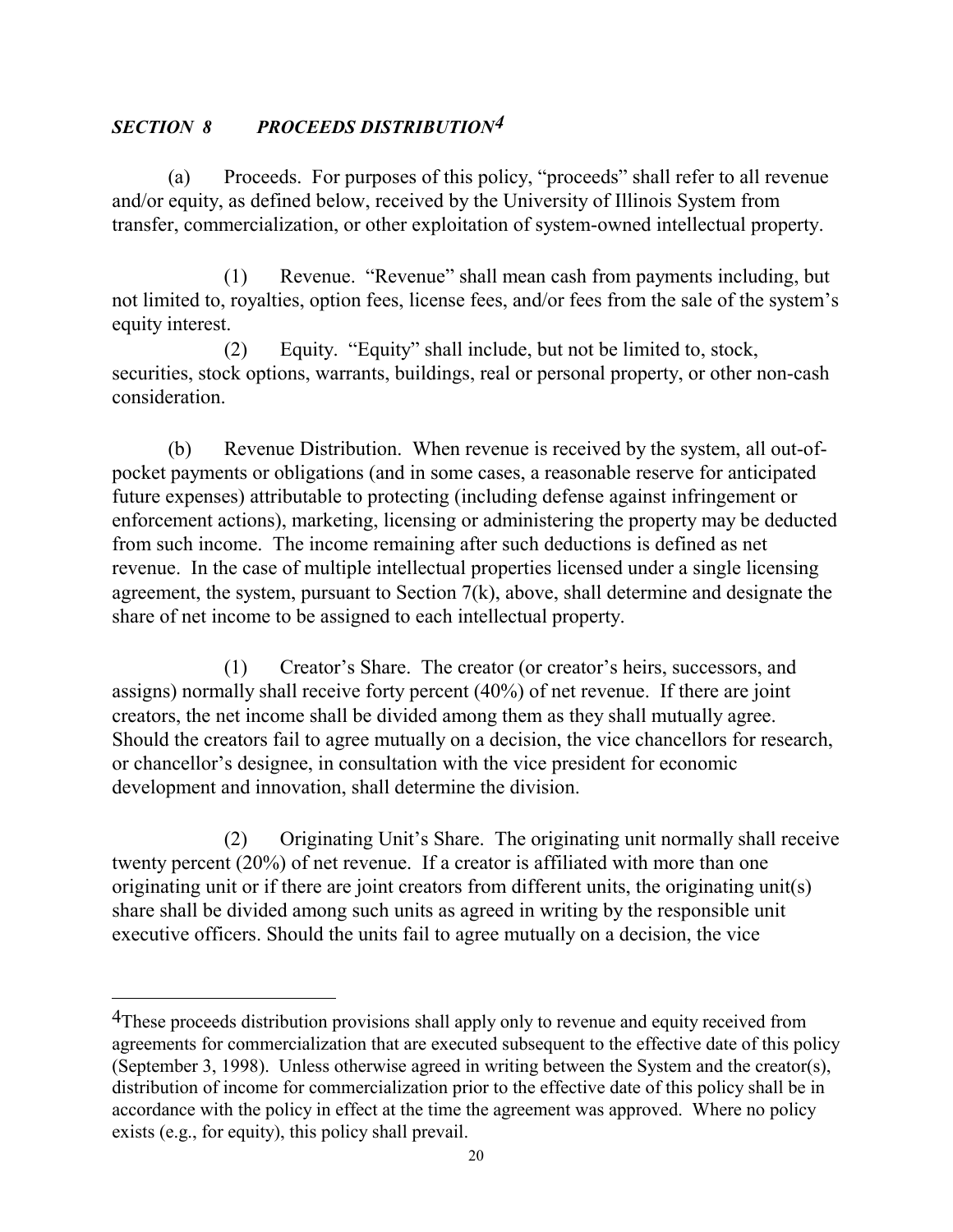chancellors for research, or chancellor's designee, in consultation with the vice president for economic development and innovation, shall determine the division.

(3) System-Level and University Shares. The system offices normally shall receive forty percent (40%) of net revenue. These funds shall be allocated, pursuant to Section 7(k), in support of the technology transfer activities and academic and research programs at the university where the intellectual property was generated.

(c) Equity Distribution. In any instance wherein the University of Illinois System executes an agreement with a corporation or other business entity for purposes of exploiting intellectual property owned by the system and the system receives or is entitled to receive equity, revenue from the equity shall be shared among the creator(s), the originating unit(s), and the system offices in the same proportions as revenue distributions (except as specified in Section 8(d) below).

(d) Exceptions When the Creator(s) Have No Entitlement. If the University of Illinois System accepts research support in the form of a sponsored research agreement or unrestricted grant as part of the consideration in an intellectual property license in lieu of an option fee, license fee or royalty, the creator(s) shall have no entitlement to receive a share as personal income. For the subset of equity that is buildings, real or personal property, or other non-cash consideration, the creator(s) shall have no entitlement to receive a share as personal income.

(e) Special Distributions. Special facts or circumstances may warrant a different distribution of proceeds than specified above and such distributions will be determined on a case-by-case basis under the authority of the appropriate university or system-level officer (or designee), in accordance with guidelines established pursuant to Section 7(k).

(f) Revenue from Actions for Defense or Enforcement of Intellectual Property Rights. When the system offices receive revenue from third parties that results from successful actions for the purpose of defending or enforcing the system's rights in its intellectual property, such revenue may first be used to reimburse the system (or the sponsor or licensee, if appropriate) for expenses incurred in such actions. The creator(s) and their originating unit(s) shall be entitled to recovery of lost royalties from the remaining net revenue, in the same proportions as specified in Section 8(b) above. The remaining net revenue shall be allocated, pursuant to Section 7(k), in support of the technology transfer activities and academic and research programs at the university where the intellectual property was generated.

# **ARTICLE IV. EMPLOYMENT POLICIES**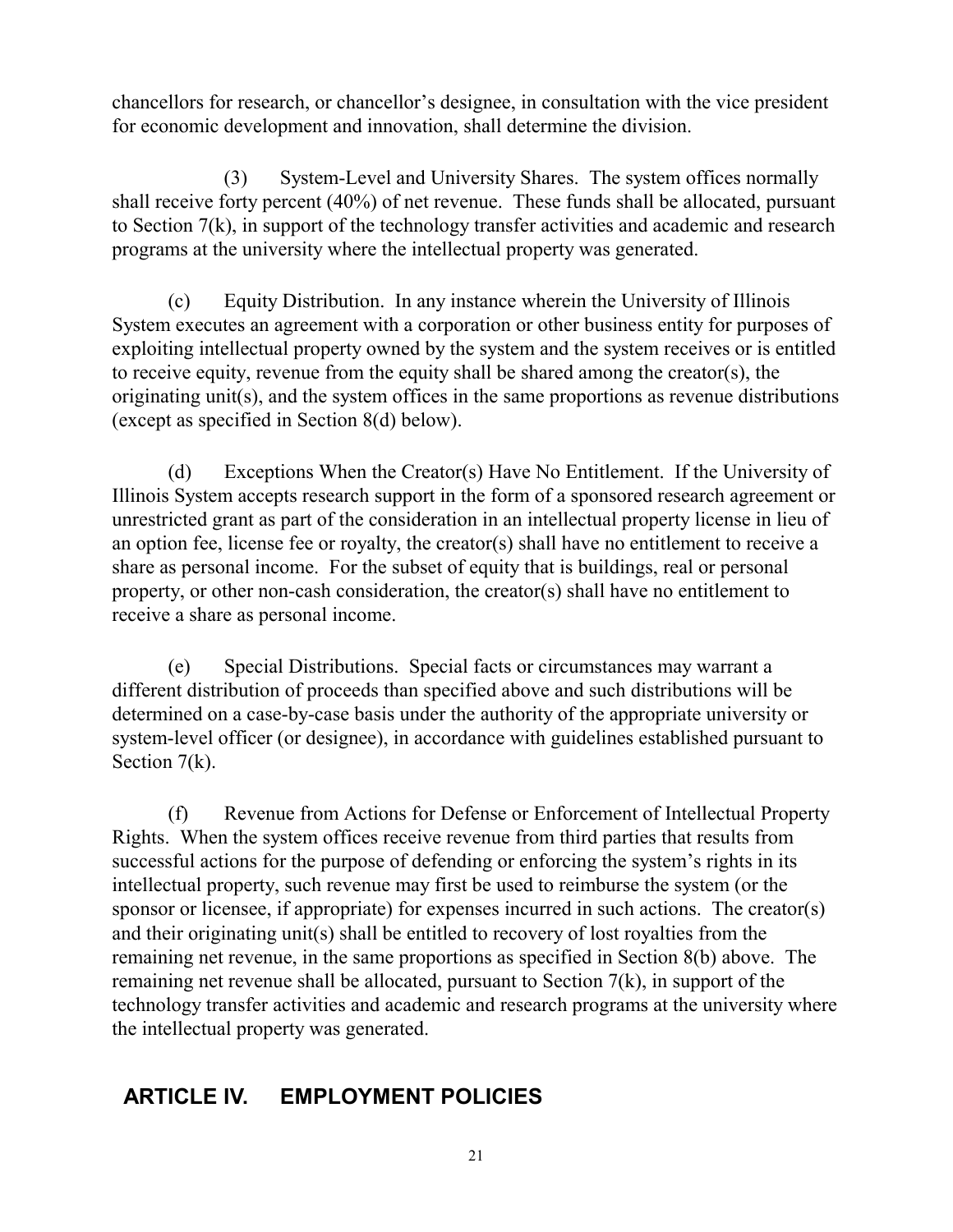#### *SECTION 1. TERMS OF EMPLOYMENT OF ACADEMIC AND ADMINISTRATIVE STAFF*

(a) The terms of employment of the academic and administrative staff, as defined in the University of Illinois *Statutes* shall be explicitly stated by the nominating officer, indicating that services are required for:

- (1) The academic year, which shall consist of two semesters.
- (2) Twelve months, including allowable vacation.
- (3) The summer session.
- (4) Other stated periods.

(b) The teaching staff shall be appointed with services required for either the academic year or for twelve months. Those who are appointed for the academic year shall be free for other employment, either in the system or elsewhere, during the summer months, except that they shall report for any departmental meetings before registration and render all services requested of them in connection with registration and the preparation of materials and reports for the academic year. No vacation benefits accrue on appointments with services required for the academic year.

(c) The administrative, research, and extension staffs generally shall be appointed with services required for twelve months, including allowable vacation. Allowable vacations for those appointed for twelve months shall be accrued at the rate of 24 working days per appointment year prorated based on FTE. Accrued vacation leave shall be granted at the beginning of the academic year. Vacation shall be arranged to accommodate the convenience of the staff member and the requirements of the unit. Vacation may be accumulated up to a maximum of 72 working days; however, only a maximum of 48 working days may be carried over from one academic year to the next. During a partial-year appointment, vacation shall be prorated. Vacations taken during the holiday recesses, other than the actual holidays recognized by the system, shall be considered a part of the annual vacation allowance of 24 days. Holidays recognized by the system shall be New Year's Day, Martin Luther King Day, Memorial Day, Independence Day, Labor Day, Thanksgiving, Christmas, and such other days as may be determined by the president.

(d) Procedures for the determination of compensation for services for periods less than the full academic year shall be approved by the appropriate chancellor/vice president and by the president.

(e) Members of the staff required to render services during the academic year may be employed in the summer session or to perform research or other services during a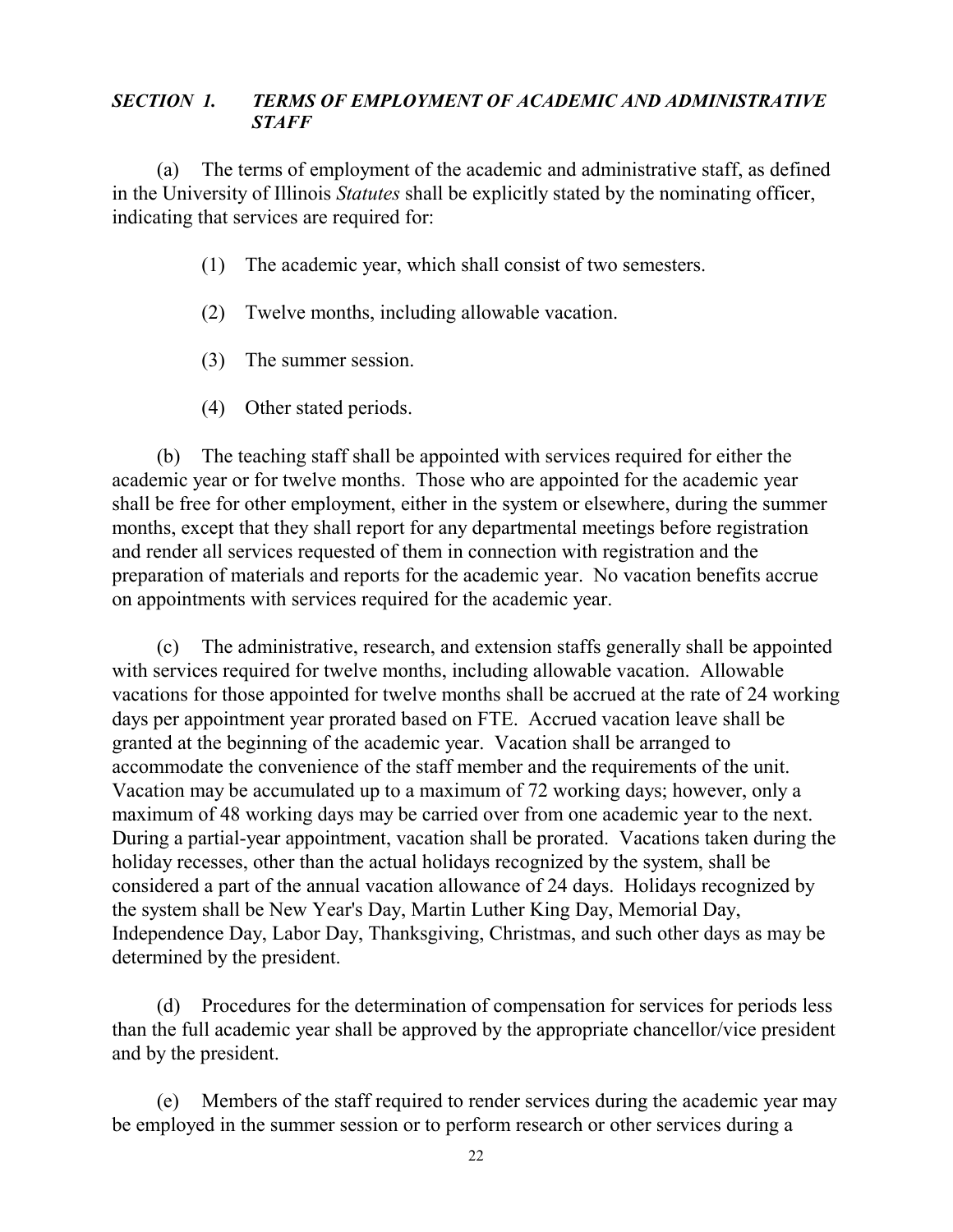period not exceeding two months and receive for each month of such service additional compensation at the monthly rate of one-ninth of the full-time rate paid for services required during the preceding academic year. Such employment may be for longer periods during the summer only upon the advance approval of the chancellor/vice president. Staff members required to render services for twelve months, with allowable vacation, shall not receive additional compensation for services rendered during the summer. For staff members rendering services partly on a twelve-month basis and partly on an academic-year basis, this regulation applies only to the twelve-month portion.

(f) Full-time employees shall not receive compensation for services in excess of a full-time appointment within the University of Illinois System, except under provisions of each university policy on service in excess of 100%. Work should be performed at a time that does not conflict with other system or university duties. Exceptions may be made to this rule only with advance approval of the appropriate administrator or chancellor/vice president. These exceptions should be held to a minimum.

(g) All staff members rendering services on a twelve-month basis with allowable vacation shall be compensated in twelve equal monthly installments.

(h) Staff members with the exception of assistants rendering services during the academic year shall be compensated in twelve monthly installments or on a pro rata basis for shorter periods. Assistants shall be compensated in monthly installments during the period over which services are rendered.

(i) In case of termination of service of members of the academic and administrative staff, the following rules shall govern the determination of salaries:

- (1) Services required for twelve months, with allowable vacation:
	- a) After the first month of service, a pro rata share of earned but not taken vacation shall be paid out, up to a maximum of 48 days,
	- b) A pro rata reduction in final salary payment shall be made for any vacation taken but not earned based on the separation date and monthly vacation accrual schedule.
- (2) Services required for the academic year: Total payments shall equal a percentage of the annual salary determined by the services rendered in relation to the academic year established for the university.

(j) All employees unless excepted by the president or chancellor/vice president are required, upon request, to present medical evidence of their capability to safely perform the duties necessarily associated with the position that is being sought. The form in which this evidence is to be presented will be prescribed by the university or system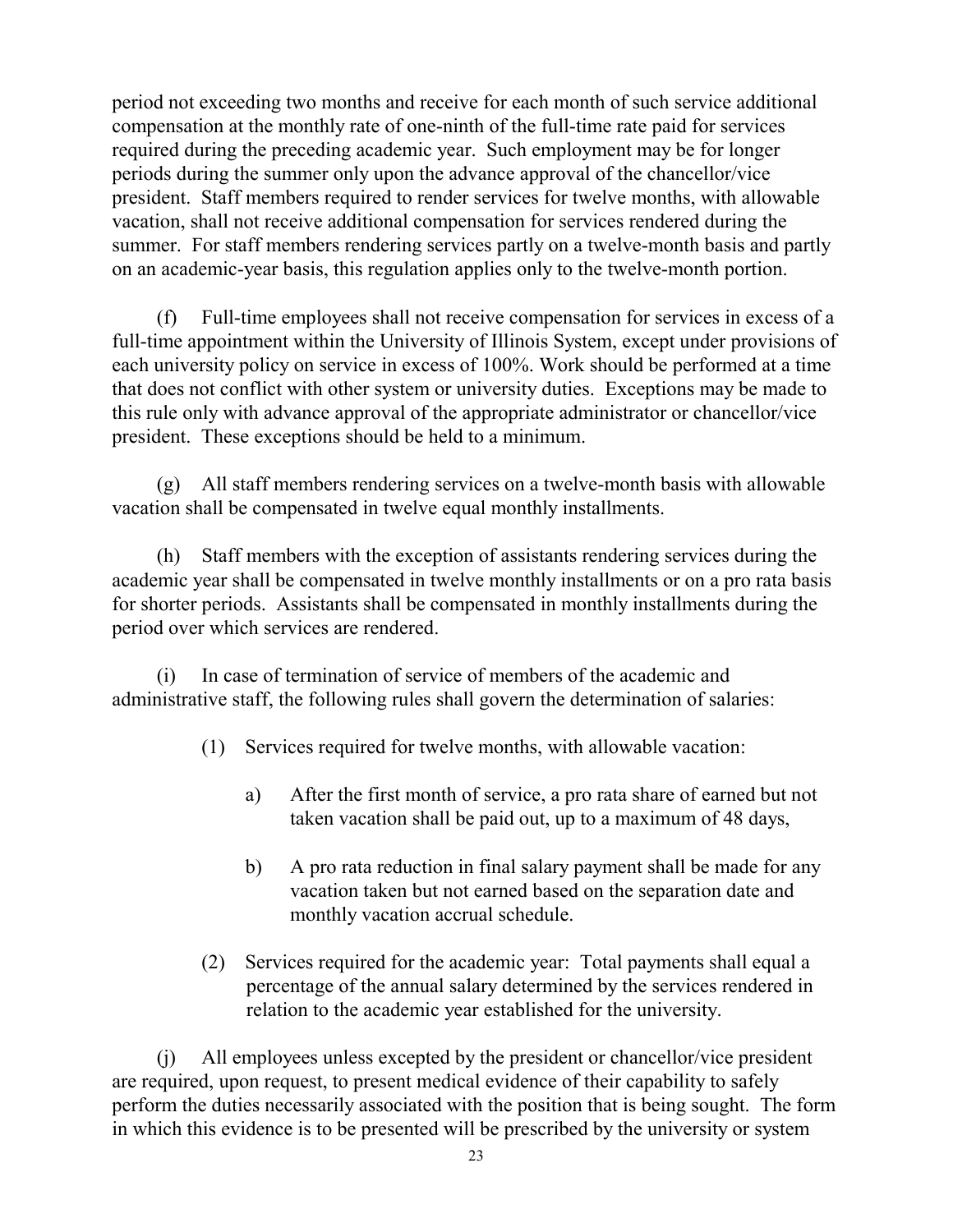human resources office and the director of the health service at each university or other appropriate medical provider. Employees securing a rating of "unemployable" may not be employed except on approval of the president or chancellor/vice president or his/her designee. As deemed necessary by the directors of the health services or other appropriate medical provider, new employees are required to be immunized against communicable diseases. Employees whose duties require them to handle food products shall be subject to periodic medical examinations given under the supervision of the directors of the health services, and no individual shall be employed in duties of this nature who shows evidence of any communicable disease.

(k) Failure on the part of an employee to take any required physical examination after being notified to do so shall serve to make the employment contract inoperative and salary payments shall cease.

(l) Upon request, an academic staff member shall be granted, without loss of salary, bereavement/funeral leave of up to three consecutive scheduled work days due to the death of a member of his or her immediate family or household member, and one work day to attend the visitation, funeral or memorial service due to the death of a relative outside the immediate family. Leave beyond these amounts may be approved under special circumstances. However, such additional leave will normally be taken without pay or may be charged to accrued vacation. Substantiation of the reason for bereavement/funeral leave may be required.

Under the Illinois Child Bereavement Leave Act, employees otherwise eligible for Family and Medical Leave are eligible for an additional seven (7) unpaid days to attend the funeral, or an alternative to a funeral; to make arrangements necessitated by the death of the child; or to grieve the death of the child. Employees may use accrued leave benefits to remain in pay status while taking leave under this Act. The Act does not create a right for an employee to take unpaid leave that exceeds the unpaid leave time available under FMLA; therefore, employees who have exhausted their 12-week FMLA entitlement may not take the additional seven days under this Act. Leave provided under this Act must be used within 60 days after the employee receives notice of the death of his/her child. If an employee suffers the death of more than one child in any 12-month period, the employee is entitled to take up to six weeks of unpaid bereavement leave in the 12-month period.

"Immediate family" shall be interpreted to be: father, mother, sister, brother, spouse, domestic partner, civil union partner, and child of the employee. If unborn child, gestational age must be 20 or more weeks. Also included as immediate family are mother-, father-, brother-, sister-, son-, and daughter-in-law, as well as grandchildren and/or grandparents (includes great grandparents, great grandchildren, and grandparents-in-law). Biological, adopted, foster, legal wards, step or *in loco parentis* relationships are considered as immediate family under this policy and for the definition of a child for purposes of the Child Bereavement Leave Act. "Relative outside the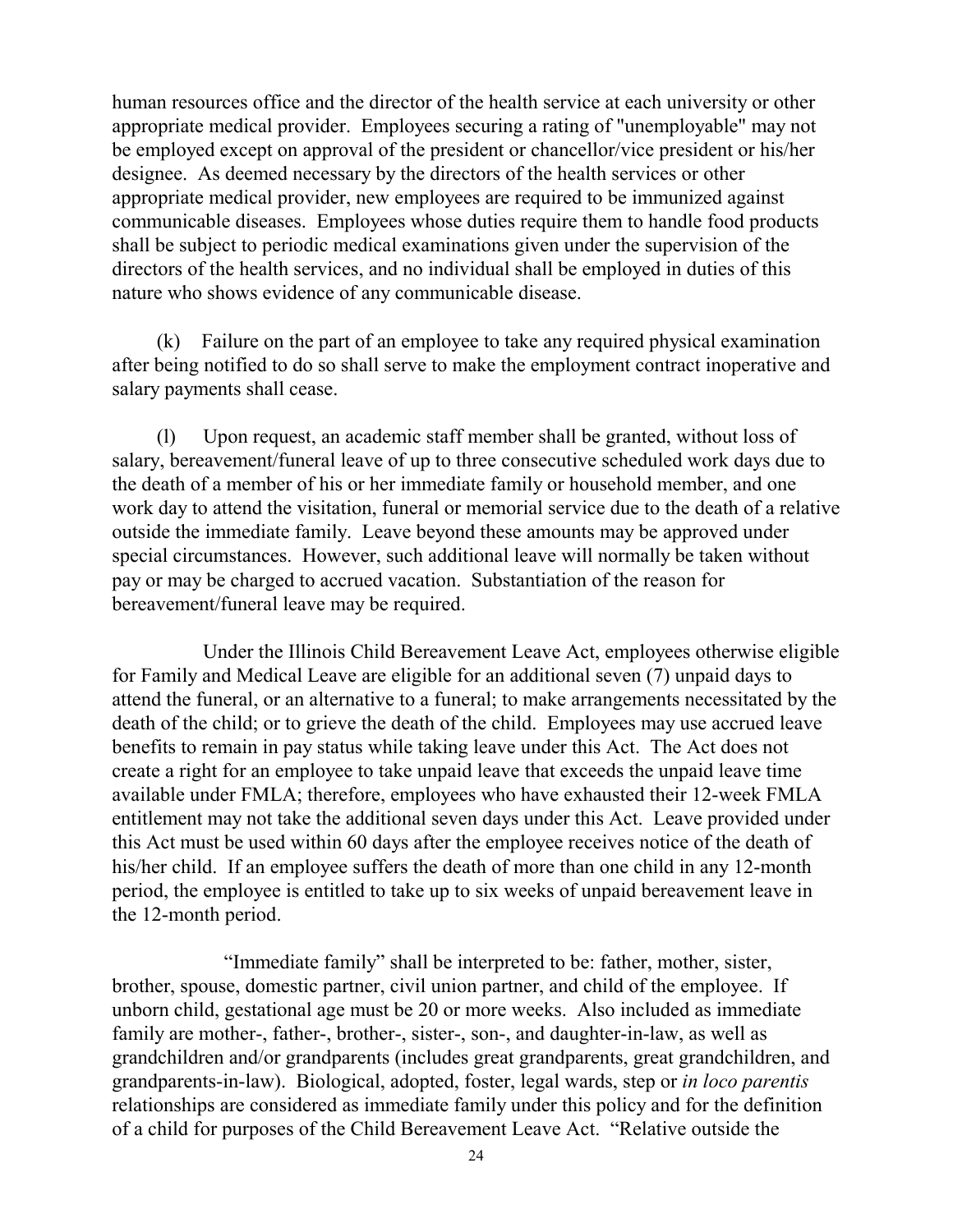immediate family" shall be interpreted to be: aunt, uncle, niece, nephew, or cousin of the employee. Great aunt, great uncle, great niece, and great nephew are included in the definition of relative outside the immediate family. Such relatives are regarded as members of the immediate family only if in residence in the employee's household. Inlaw relationships are not included in the definition for other relatives. For purposes of application of the Bereavement Policy, relationships existing due to marriage will terminate upon the death or divorce of the relative through whom the marriage relationship exists. Current marital status will be defined in accordance with Illinois State law.

(m) Upon request, an eligible academic staff member shall be granted, without loss of salary, parental leave of up to two weeks immediately following the birth of a child, or upon either the initial placement or the legal adoption of a child under 18 years of age prorated based on FTE. An employee must have completed six continuous months of employment in order to be eligible for parental leave, which is limited to one leave per academic appointment year. An employee who resigns employment before or at the expiration of the parental leave normally shall be required to reimburse the system for the cost of wages paid during the leave. Parental leave is automatically counted toward the 12-week family and medical leave entitlement for eligible staff members.

#### *SECTION 2. TERMS OF EMPLOYMENT OF CIVIL SERVICE EMPLOYEES*

All employment of civil service employees is controlled by the law and the rules governing the State Universities Civil Service System of Illinois. These include provisions for employment on merit through a system of examinations, the establishment of job classifications and the assignment to such classifications of all positions, and the establishment of appropriate salary rates or ranges for each classification. Detailed system rules and regulations for civil service staff members are promulgated and published in the *Policy and Rules*, as adopted and amended by the Board of Trustees.

#### *SECTION 3. WAGES OF STUDENT EMPLOYEES*

All student employees are to be paid on the basis of classification and scale of wages approved by the chancellor/vice president at each university.

#### *SECTION 4. RETIREMENT, DEATH, SURVIVOR, DISABILITY, AND SICK LEAVE BENEFITS*

System policy provides for sick leave with the payment of salary in case of illness or other disability for specified periods as described below. In addition to the benefits provided by the system, retirement, death, survivor, and disability benefits are established by the law creating the State Universities Retirement System of Illinois, a state agency separate and distinct from the University of Illinois System.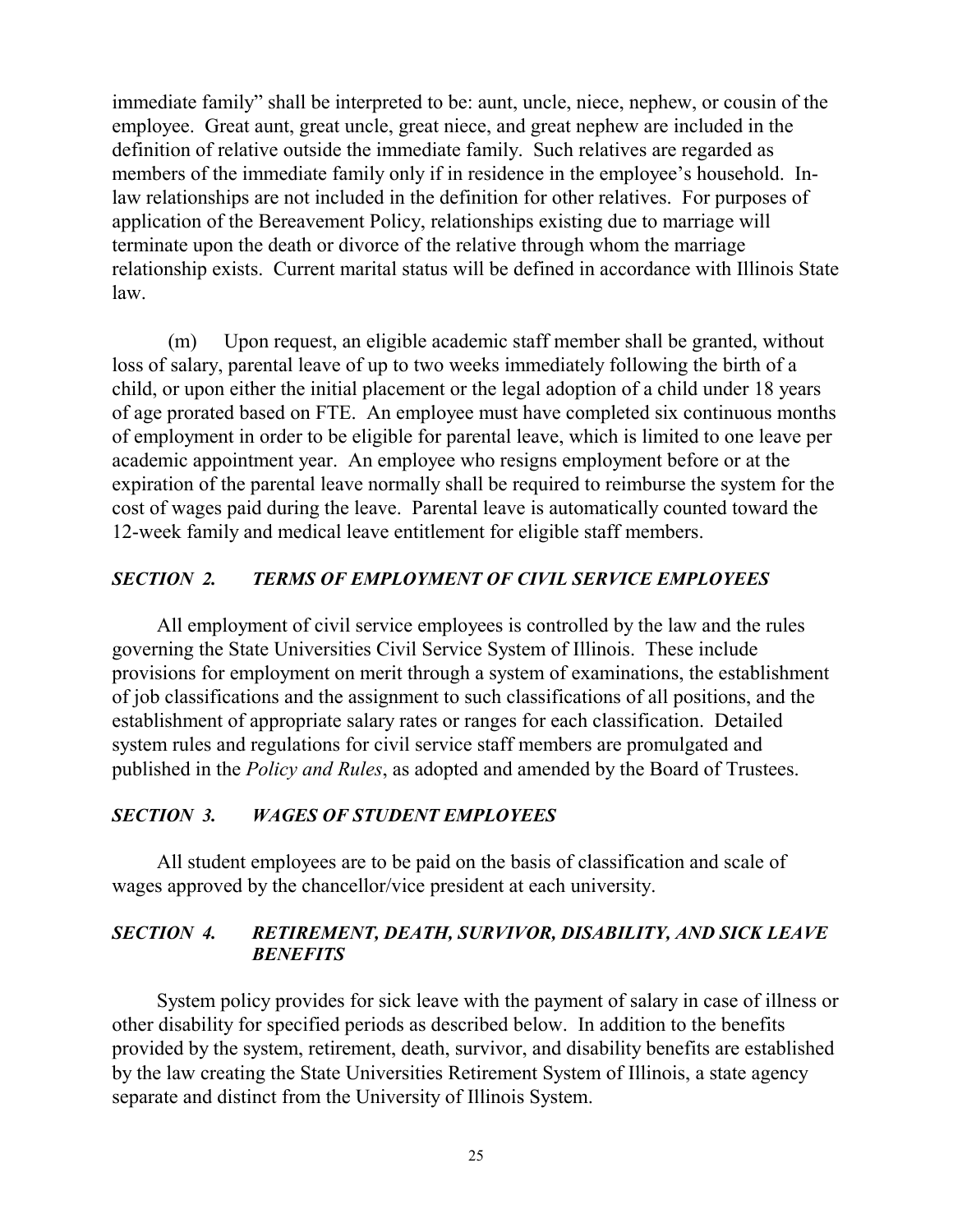(a) *Participation in State Universities Retirement System*. With certain exceptions, eligible employees are required to participate in the State Universities Retirement System.

- (b) *Sick Leave Benefits*. The system provides sick leave benefits as follows:
	- (1) *Civil Service Employees*. Sick leave with full pay is granted in the amounts and in accordance with eligibility criteria set forth in the *Policy and Rules* for those employees subject to the act creating the State Universities Civil Service System.
	- (2) *Academic or Administrative Staff*. Sick leave with full pay is granted in the amounts and in accordance with eligibility criteria set forth in the System Academic Sick Leave Policy.

(c) *Death, Disability, and Survivor Benefits*. For employees of the system, other than students paid on an hourly basis and personnel whose principal employment is outside the system with at least six months' service who are not members of the State Universities Retirement System or any other publicly supported retirement system which pays a death benefit, a death benefit of an amount set by an appropriate authority is payable by the system. For employees who are members of the State Universities Retirement System, death, disability, and survivor benefits are provided by that system.

## *SECTION 5. REGISTRATION OF STAFF MEMBERS IN UNIVERSITY CLASSES*

With approval of the head of the employing unit, members of the academic, administrative, and civil service staffs of the system and of approved system-related agencies may register in university courses for which they are eligible for admission and in which space is available. Under certain conditions in degree granting programs that participate, such employees may be exempt from payment of one or more of the usual charges for tuition or fees.

Waiver of tuition and service fees is granted for all members of the academic and administrative staff, excluding graduate assistants, whose appointments are 25 percent or more of full-time service. Academic and administrative staff members who qualify for tuition waivers are exempt from the service fee. Under this practice, such staff members will not have access to the benefits provided by the fee unless they wish to pay for them as do other faculty and staff who wish to gain access to these services.

For graduate assistants, waiver of base-rate tuition, i.e., the in-State graduate (not professional) tuition rate, is granted for all university graduate assistants on appointment for at least 25 percent but not more than 67 percent of full-time service; a waiver of service fees is granted to those graduate assistants on appointment for at least 25 percent of full-time service.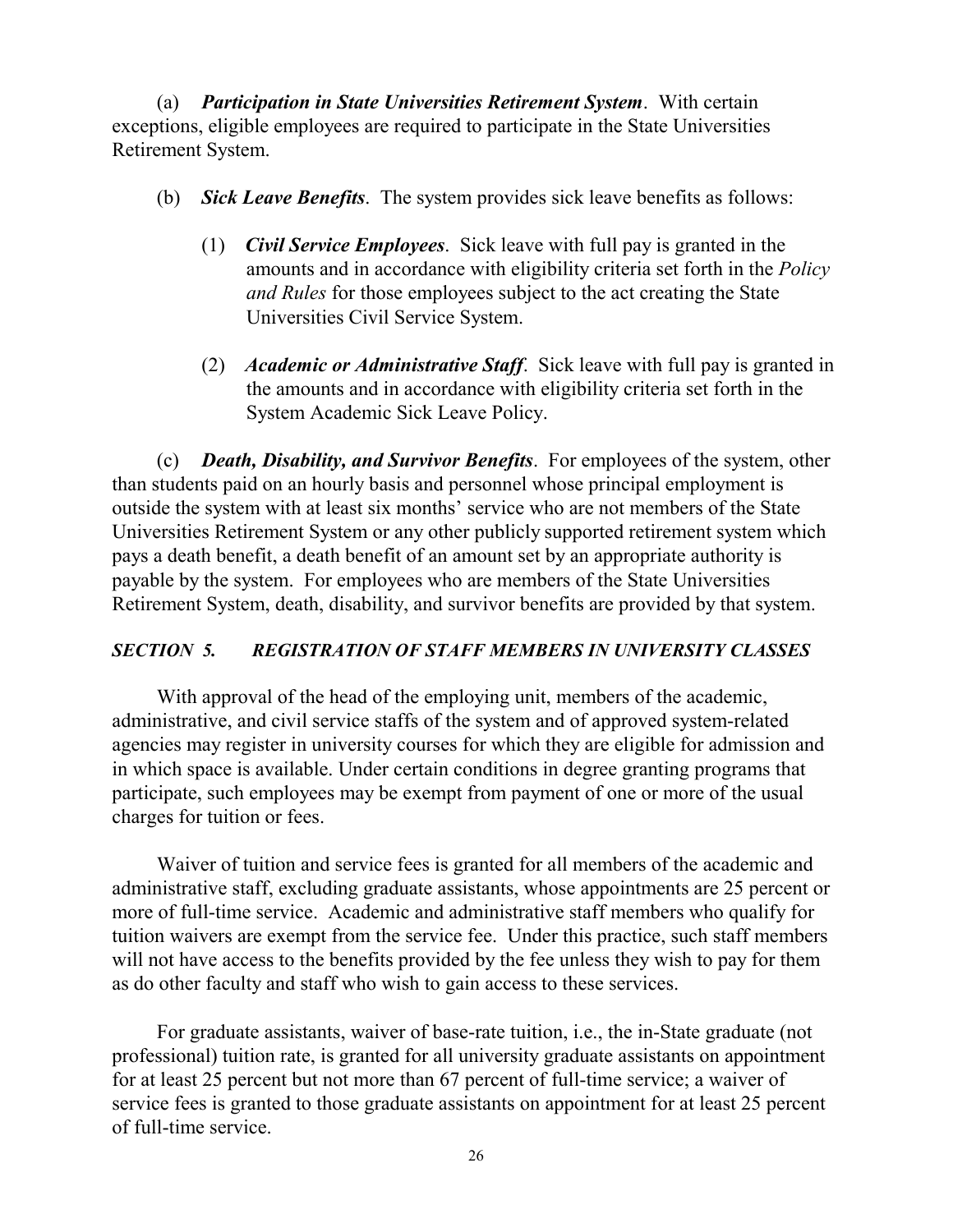The Board of Trustees has authorized the president of the system or his or her designee(s) to award a limited number of tuition and fee waivers for graduate students and report to the board on the number authorized, by each university, as part of the annual budget and tuition setting process.

Tuition and fee waivers are also extended to members of the civil service staff in accordance with the rules and policies set forth in the *Policy and Rules*.

#### *SECTION 6. GRIEVANCE PROCEDURES FOR COMPLAINTS OF DISCRIMINATION*

Procedures shall be developed for each university and for system administration offices in accordance with guidelines approved by the Board of Trustees for the prompt, fair, and definitive resolution of grievances concerning alleged violation of the system's Nondiscrimination Statement.

# **ARTICLE V. UNIVERSITY OF ILLINOIS PROPERTY**

## *SECTION 1. USE OF PREMISES AND FACILITIES*

(a) The use of system premises and facilities shall be subject to all applicable State and Federal laws and shall also be in accord with the actions of the Board of Trustees.

(b) The use of system premises and facilities by individuals other than in connection with educational or research programs will be permitted only under regulations formulated and administered by the appropriate chancellor/vice president and approved by the president. A facility use agreement, articulating the terms of use, should reflect the conditions deemed most likely to advance the development and acceptance of the intellectual property.

(c) The president is authorized to make such traffic and parking regulations and such changes therein as conditions may warrant and may delegate such authority to the chancellors/vice presidents.

## *SECTION 2. CUSTODIANSHIP OF PROPERTY*

(a) Under the State Property Control Act, the president is accountable to state officials for the supervision, control, and inventory of all system property subject to that act. In discharging these and other responsibilities, the president is authorized to specify or to deputize the chancellors/vice presidents and other system officers to specify procedures and responsibilities for the supervision, control, and inventory of all system property.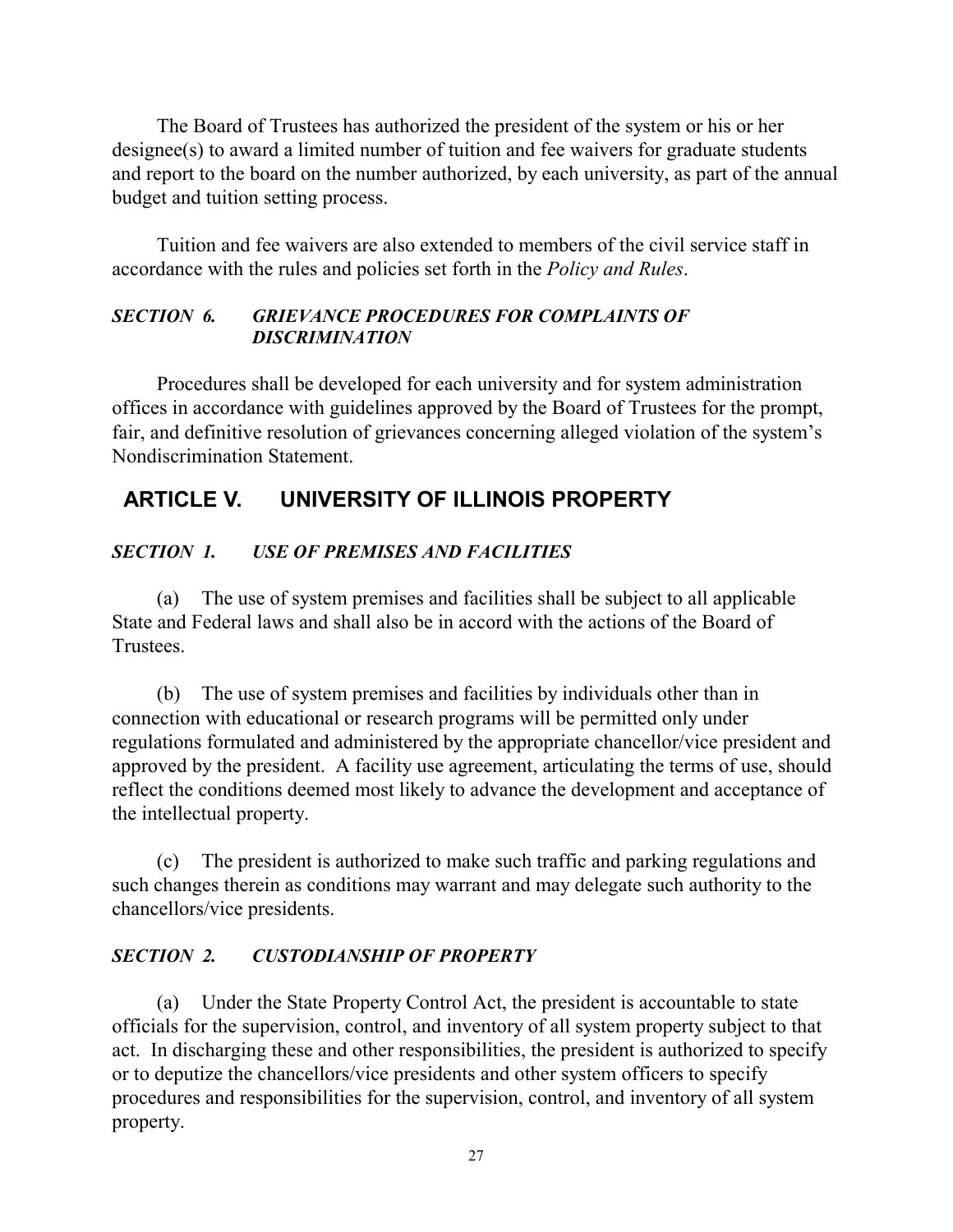(b) Unless otherwise specified, the supervision, control, and inventory of personal property shall be the responsibility of the head of the unit to which the property is assigned. An inventory of all such property shall be maintained in a manner determined by the vice president and chief financial officer/comptroller and the vice president and chief financial officer/comptroller may require reports concerning the same. The individual responsible shall report to the comptroller all items of personal property that are of no further use to the department, and the vice president and chief financial officer/comptroller may transfer the same to another unit or direct other disposition.

(c) Land that has been assigned by the Board of Trustees to a college or department for particular use or for a definite period may not be used for any other purpose or beyond the period designated without authorization by the Board of Trustees. The assignment of land, equipment, or any other property to a department or division does not give the department a title to the same, but only the right to use as long as necessary for accomplishing the function of the department or division; and the use of land or equipment or other property shall not exclude its use, at the same time, for other purposes by other departments or divisions of the system on approval of the president provided that any such second use shall not interfere with the efficient utilization of said land, equipment, or other property for the purpose for which it was first assigned.

#### *SECTION 3. PRIVATE USE OF UNIVERSITY OF ILLINOIS PROPERTY*

No one connected with the University of Illinois System in any capacity shall use for any personal purpose any system property of whatever description, and no one shall be permitted to remove from the buildings or grounds any property belonging to the system, even though it may seem to be of no value, unless it be temporarily removed pursuant to some well-established regulation, or with the approval of the appropriate chancellor/vice president or the vice president/chief financial officer in the instance of system-level property.

#### *SECTION 4. NAMING OF SYSTEM AND UNIVERSITY FACILITIES AND PROGRAMS; COMMEMORATIVE PLAQUES AND TABLETS*

(a) System and university "facilities" refers to any building, structure, street, drive, landscaped area, open space, physical improvement, or other property under the administrative control of the University of Illinois. "Programs" refers to any academic or non-academic program, school, college, institute, center, etc., but does not include endowed faculty positions such as chairs or professorships.

(b) Insofar as consistent with State law, the naming of facilities and programs lies within the authority of the Board of Trustees and shall require Board approval except as specifically described in paragraph (e) below.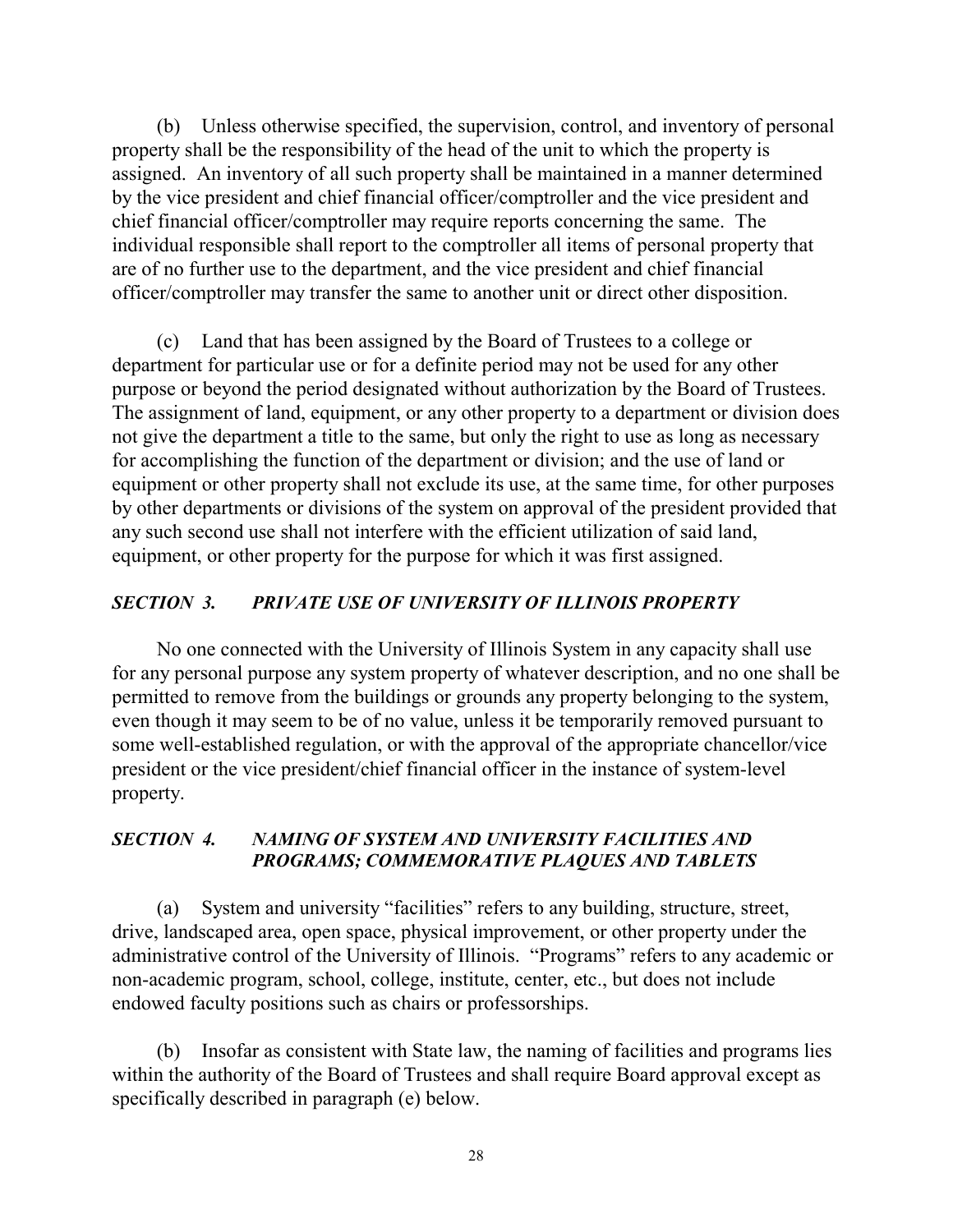(c) Facilities and programs may be named for the following:

(1) Donors who have made substantial contributions toward financing the construction, renovation or remodeling of a Facility or an addition thereto; or establishing, advancing, or maintaining a Program;

(2) An honoree nominated by such a donor and approved by the Board of Trustees;

(3) Distinguished persons in the public life of the State of Illinois or the nation;

(4) Distinguished former members of the Board of Trustees; or

(5) Former members of the faculty, staff, or administration.

In addition, the Board may approve the naming of a facility or program in situations other than those described above when the Board, in its discretion, determines that the interests of the University are served in doing so.

(d) Buildings should be named in such a way as to denote their general use; such names may include a designation such as auditorium, gymnasium, hall, laboratory, or school.

(e) Notwithstanding the above provisions, commemorative plaques or tablets may be installed inside buildings near spaces such as rooms, lounges, laboratories, performance spaces and lecture halls in recognition of:

(1) Distinguished members of the faculty, staff, administration, alumni, or students whose services were identified with the functions of said spaces; or

(2) Donors of funds (or an honoree designated by the donor) where the contribution was substantial in financing the renovation or remodeling of said spaces. Any such plaque or tablet must be approved by the appropriate chancellor/vice president but does not require Board approval.

(f) The chancellors/vice presidents may develop procedures for their respective universities for internal review and approval prior to the submission of items to the Board for its consideration.

# **ARTICLE VI. GENERAL PROVISIONS**

#### *SECTION 1. SYSTEM COUNCILS AND COMMITTEES*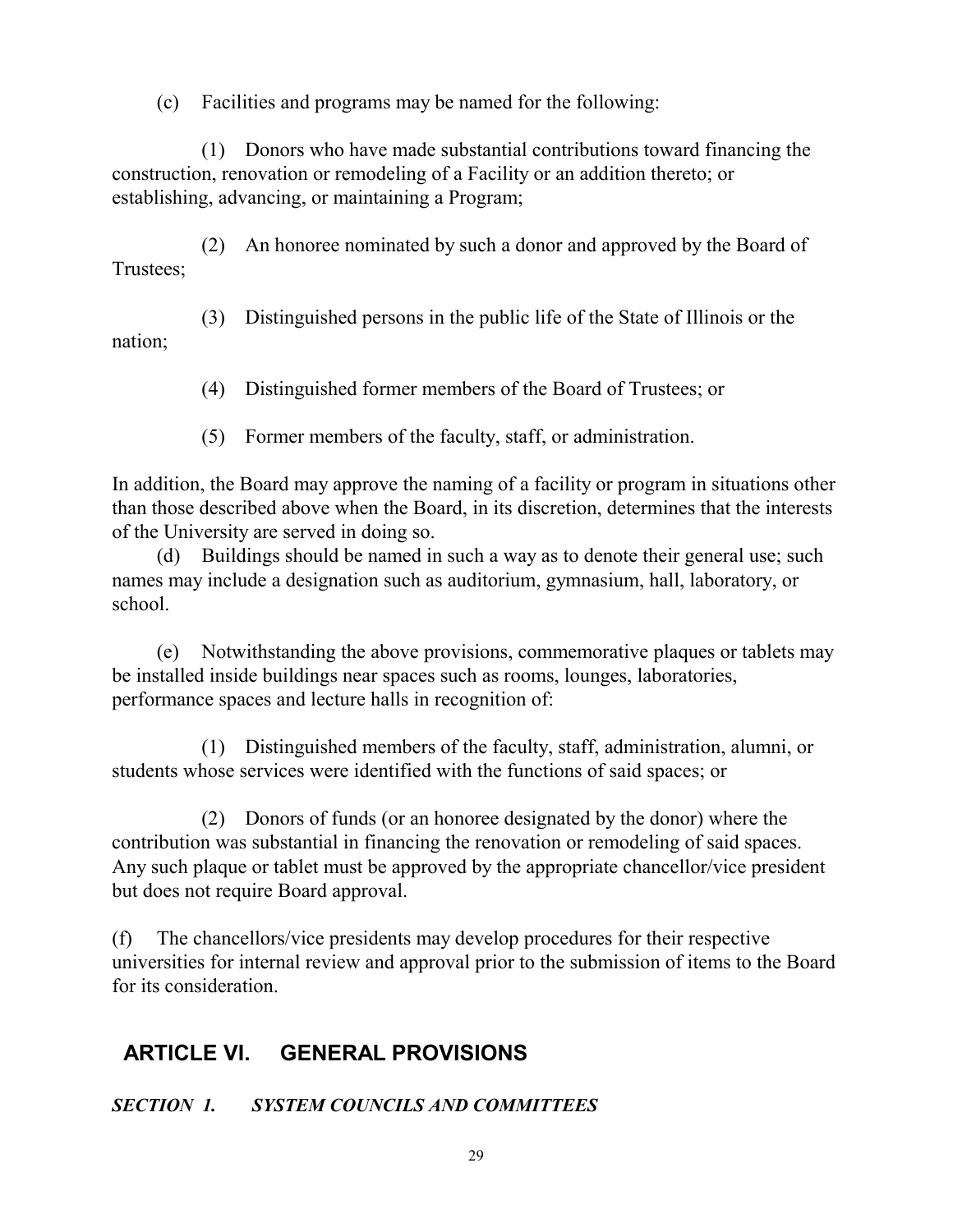The president is authorized to establish and to appoint members of system councils and committees to serve as advisers on educational, research, and engagement initiatives and other service programs affecting all universities and to provide for interuniversity relationships in such matters.

#### *SECTION 2. ADMINISTRATIVE COMMITTEES*

The president of the University of Illinois System is authorized to appoint such administrative and other committees or boards as are necessary for assistance in discharging the president's duties.

#### *SECTION 3. UNIVERSITY AND SYSTEM ARCHIVES*

(a) The university archives, divisions of the libraries under the direction of an archivist at each university, are the depositories for records having research or historical value and includes records transferred to its custody. The university archives also include professional and personal manuscripts of members of the academic and administrative staffs and records of faculty and student organizations that may be given to the system or university for preservation and use.

(b) Records produced or received by any agency or employee of the system in the transaction of university business become system property.[5](#page-35-0) For the purposes of this paragraph and consistent with the Illinois State Records Act (5 ILCS 160/2), "records shall be defined as 'all books, papers, born-digital electronic material, digitized electronic material, electronic material with a combination of digitized and born-digital material, maps, photographs, databases, or other official documentary materials, regardless of physical form or characteristics, made, produced, executive, or received'" by any unit of the university in pursuance of state law or in connection with the transaction of university or system business and preserved or appropriate for preservation by the university or system as evidence of its organization, function, policies, decisions, procedures, operations, or other activities or because of the informational data contained therein.

No university or system records shall be discarded or destroyed except upon the prior approval of the archivist pursuant to the finding and recommendation by the administrative unit involved that such records have no further administrative value. The archivist shall withhold the approval of any such action until satisfied that the records involved have no value for other administrative offices and that they need not be retained for legal reasons, as determined by appropriate officers. Where appropriate, the archivist

<span id="page-35-0"></span> <sup>5</sup> Nothing in this Section shall affect copyright ownership, including without limitation, as provided in Article III, Section 4.